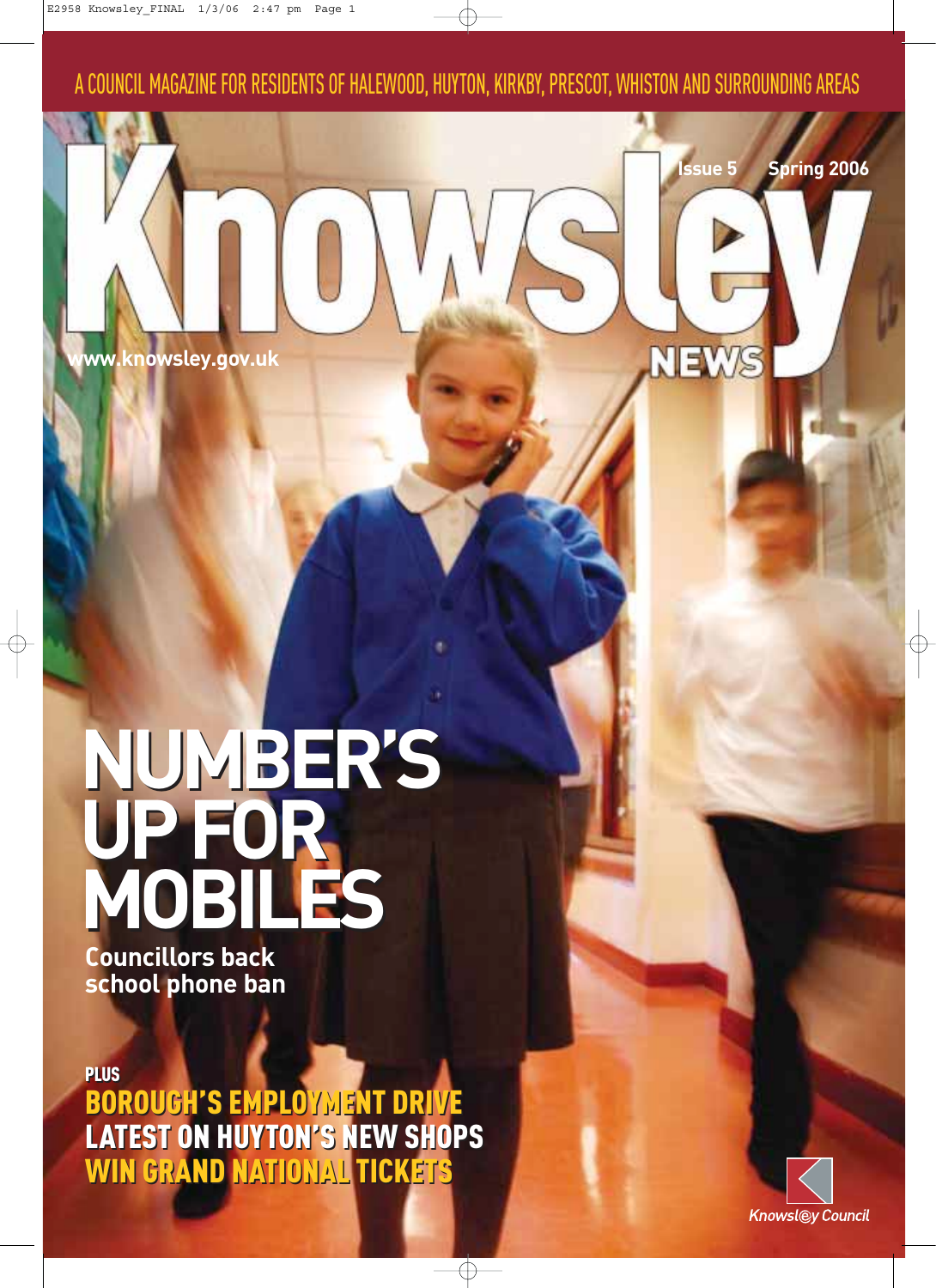# DYING FOR A DRINK?

Around 1,000 children under 15 are admitted to hospital each year in the UK with alcohol poisoning - some of these fatal.

GIVE KIDS THE KNOCK BACK - HELP STOP UNDER-AGE DRINKING





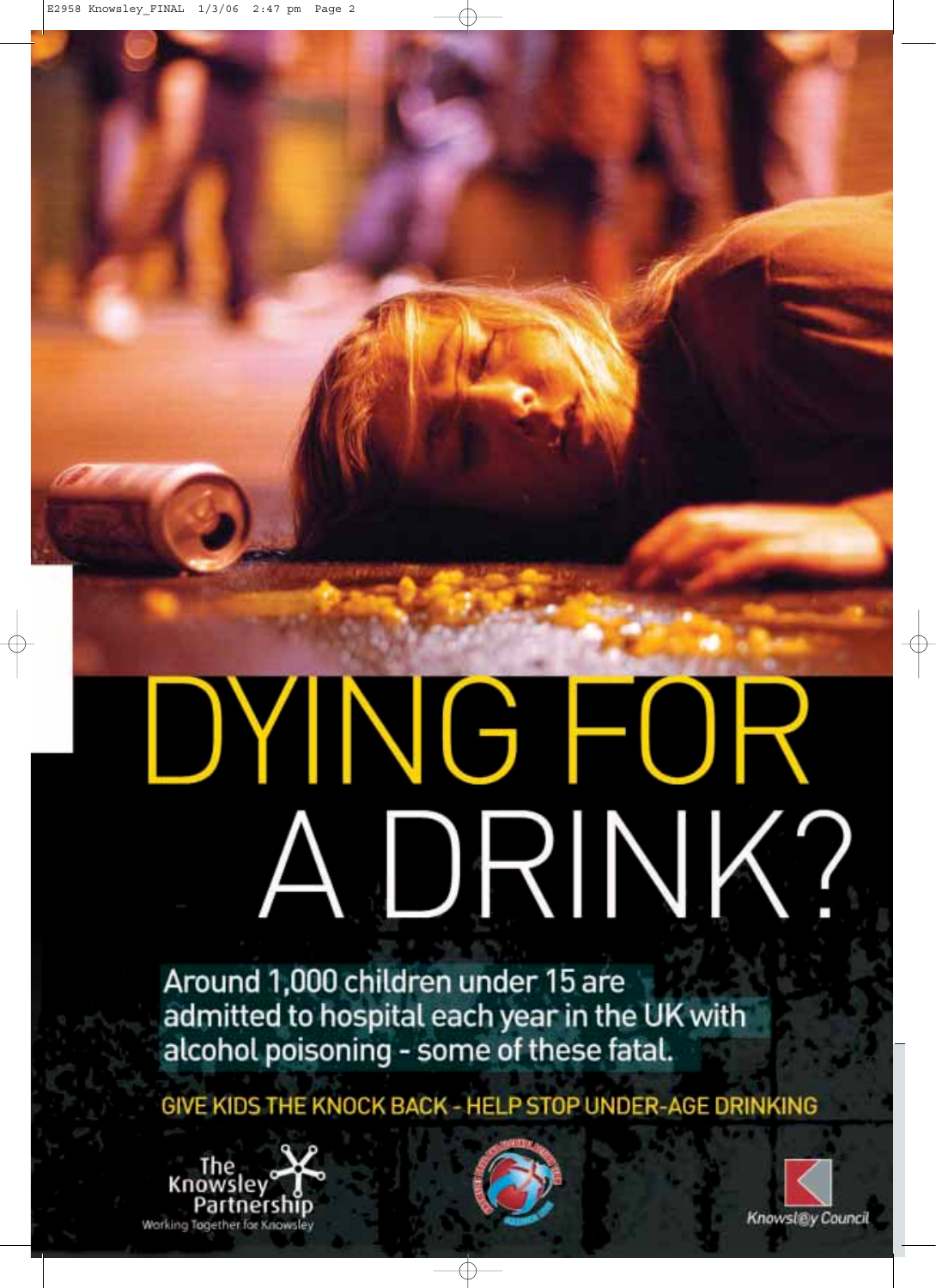## **in this issue**



### **Welcome**

### **Regulars**

| <b>News</b>                                                                 | 4, 5, 6, 7 |
|-----------------------------------------------------------------------------|------------|
| <b>My Knowsley</b><br>Writer and poet, Dave Kirby                           | 12         |
| <b>Memory Lane</b><br>From Flicks to Pharmacy -<br>when Huyton had a cinema | 13         |
| What's On                                                                   | 15         |

**Your health 18** Helping drug users kick the habit

**Ask the expert 19** A Knowsley licensing officer answers your questions

**Sport 22**

**Competition 24** Win tickets to the Grand National

### **Features**

**Building a career 8 in Knowsley**  Focus on job schemes

**Get Active 10** Highlighting investment in leisure

**Digital TV 21** Access services with your remote control





**Hello and welcome to Knowsley News.**

This issue we focus on important work which will change thousands of people's lives in the borough for the better.

Much has been done to improve the employment rate in Knowsley and the launch of the Employment and Skills Strategy, highlighted in the Round Your Way section, can only help to build on that.

One of the aims of the strategy, a first for Knowsley and the country, is to help people on incapacity and disability benefit in the most deprived parts of the borough.

We know there are people who want to work but think their personal circumstances will prevent them doing so. And there are others who simply don't know where to go for advice.

This strategy will see the council working with employers to see if they can help residents in this situation, maybe by adapting their workplace or just by offering someone the chance to rebuild confidence and self-esteem.

This will help us achieve our goal to raise employment levels in Knowsley to 70% by the end of 2010.

I visited the registered charity Knowsley START in Huyton and was amazed by the dedication and commitment of the staff. They boast a success rate of 78% for getting people who are referred to them into education and employment – something they deserve a huge pat on the back for.

All this work is just another example of how people from the borough are working hard to push back the boundaries and make Knowsley an even better place to live.

R.J. Round

**Cllr Ron Round Leader of Knowsley Council**

Council four times a year and distributed to all households in the borough. The next edition will be published in June. If you have any comments or feedback – or would like to write a letter for publication – please contact the editor, Gareth Roberts, at: **Knowsley News, Municipal Buildings, PO Box 21, Huyton, Knowsley, L36 9YU. Tel: 0151 443 3397. Fax: 0151 443 3507. Email: knowsleynews@knowsley.gov.uk.**

Knowsley News is produced by Knowsley

Edited, designed and printed by Limehouse www.limehouse.co.uk Knowsley News is also available in other formats including Braille, large print and audiotape. If you are registered blind or visually impaired you should receive an audiotape version of the magazine. Telephone customer services on **0151 443 3197** or email: **customerservices@knowsley.gov.uk**

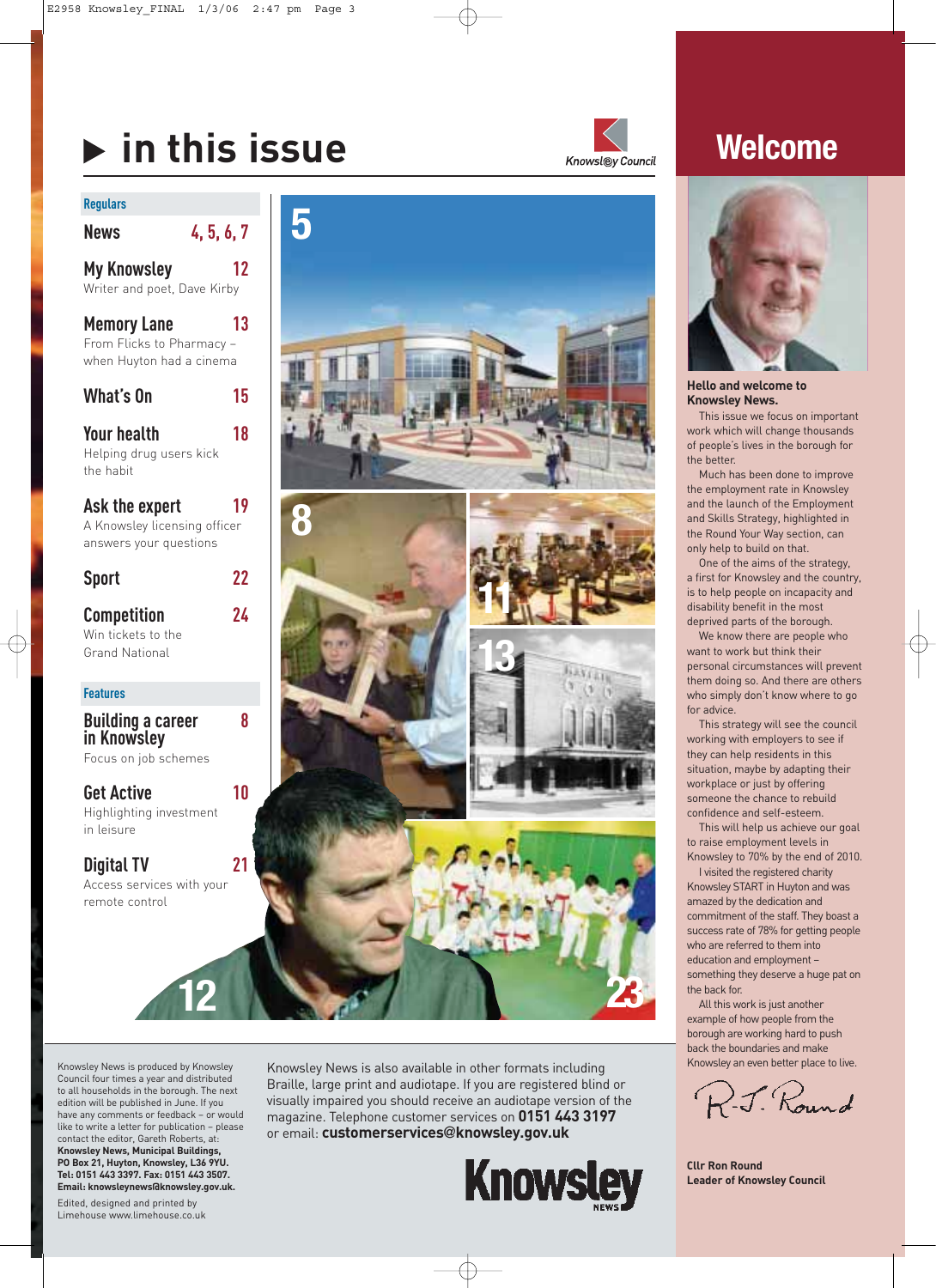

### **Borough in brief**

**Lotto joy**

EMPLOYEES from St Mary's Day Care Centre in Halewood recently scooped a Lotto jackpot of £530,969. The 21-strong syndicate included volunteers, carers, administrative staff and management. They bought the winning ticket at Threshers, Leathers Lane, Halewood.It's a double joy for the centre, which has benefited from a number of Lottery grants over the last four years, totalling more than £1m.

#### **Have your say**

MEET local councillors, council officers and people from other partner organisations at the latest round of Community Area Forums. All meetings start at 6pm:

14 March: North Kirkby Area Forum, Kirkby Suite. 15 March: North Huyton Area Forum, Huyton Suite 21 March: South Kirkby Area Forum, Kirkby Suite. 22 March: South Huyton Area Forum, Huyton Suite. 28 March: Halewood Area Forum, Halewood College. 29 March:

Prescot/Whiston Area Forum, Prescot Leisure Centre.

### **Facelift in Kirkby**

RESIDENTS have given the thumbs up to a clean-up scheme in Kirkby, after feedback said they had noticed a 'definite improvement'.The Facelift campaign ran for eight weeks and included graffiti removal, weed scraping, footpath sweeping and litter picks. Council officers, neighbourhood wardens and members of the community all pitched in as part of the Knowsley Pride campaign, which aims to make Knowsley the cleanest, greenest borough in the country. Plans are now being made to extend the campaign to other parts of the borough.



# **BOROUGH BACKS BAN ON PHONES**

SCHOOLS in Knowsley have been advised to ban mobile phones, after statistics showed that children are five times more likely to be victims of mobile phone theft than adults.

Police statistics show 15% of mobile phone thefts across Merseyside were in Knowsley, with many taking place around school gates.

Borough councillors backed the move, after the council consulted headteachers and pupils to develop new guidelines which

recommend a total ban in primary schools and limited use in secondary schools.

Cllr Graham Wright, Chair of Knowsley's Education, Training and Culture Scrutiny Committee, said: "It was clear from the responses of headteachers and pupils that there was support for a total ban on mobile phones in primary schools. Secondary schools requested more flexibility for students who need a phone for personal safety reasons when travelling to and from school and

### **SPECIAL REPORT by Vicki Gianelli**

we have responded to that in formulating the guidelines."

Gill Price, Head of St Brigid's Primary School in Stockbridge Village, welcomed the new guidelines. Her school had already adopted a mobile phone ban. She said: "Our policy has always been a total ban of mobile phones from the outset. I am pleased to see the guidelines adhered to boroughwide as they lend support to schools and help to get the right message across."

### **LAUNCH OF ACTION ON ALCOHOL ABUSE**

A RANGE of initiatives have been launched in a bid to beat booze-related problems in Knowsley. A hard-hitting advertising campaign from the Police and Knowsley Council highlights a crackdown on people buying alcohol for kids. Posters will warn it is a criminal offence to buy alcohol for under-18s and that this can result in a fine of £5,000. Council officers have also carried out spot checks on pubs, clubs and off-licenses. Initiatives in the borough are supported by Knowsley's Alcohol Harm Reduction Strategy. A seminar for young people has already helped to educate school children on the effects of alcohol abuse. It's all part of the Government's aim to target alcohol-related harm without ruining people's enjoyment.

## **Going Green**

PUPILS at Brookside Community School in Stockbridge Village were amongst the first to go green in a new recycling initiative – Recycling Rewards for Schools.

Knowsley Council is offering prizes for primary schools whose pupils encourage family and friends to pledge to recycle. Pledges are rewarded with points that can be exchanged for TVs, projectors, cameras,

computers and musical instruments. Pupils were given finger and wrist bands and vouchers for theme parks for pledges. Lakes for six pledges. The pupil who collects the most pledges is rewarded with a mini MP3 player.

Cllr Bob Swann, Knowsley Council's Cabinet Member for Environmental and Operational Services, said: "We must all learn to recycle to help preserve the environment for our children. Households who sign a pledge are showing their commitment to use our recycling services regularly, which also benefits the school."

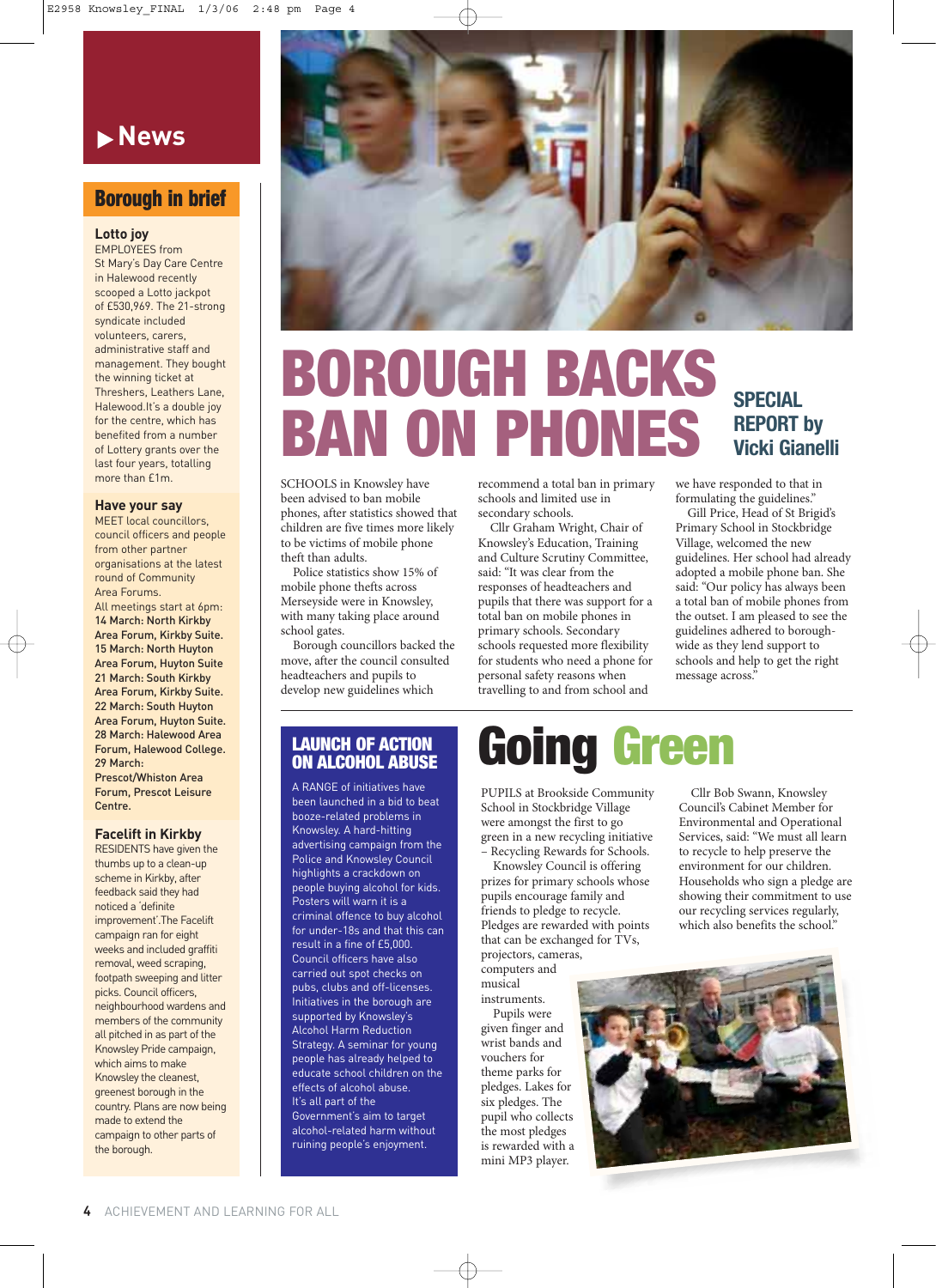## **MAKING A TOWER OF STRENGTH IS News**

### **RESIDENTS have had their say on the second stage of a project which aims to breathe new life into a Knowsley neighbourhood.**

The Transforming Tower Hill programme aims to create a safe, attractive and quality place to live.

Proposals include the creation of a redesigned, safe, tree-lined urban park, along with new housing, well-lit roads and footpaths.

The park will include facilities for young people and will be designed to reduce anti-social behaviour and provide a new heart to the Tower Hill community.

These investments, and the refurbishment work already underway, make up a multimillion-pound programme of works that started in 2004.

A brand new LIFT health centre has already been opened, and a community centre is nearing completion. Future plans include more facilities for young people, better sports provision, improved transport links and extra childcare services.

Cllr Ron Round, Leader of Knowsley Council, said: "Our long term goal is to improve quality of life for each and every resident in Tower Hill, as indeed our new agenda Making A Difference to People's Lives includes every resident in Knowsley.

"Our aim is to literally transform the experience of living in Tower Hill by tackling a wide range of security, social and quality issues."

### **A NEW LOOK HUYTON**

**THIS artist impression gives a sneak peek at how a new shopping complex in the centre of Huyton will look. The new 100,000 sq ft development is now taking shape and is on**

**course to be completed in July. It will feature 26 units and negotiations with major retailers are taking place but planning chiefs are keeping tight-lipped about their identity** **until they are officially on board. High street value store Wilkinsons have confirmed they will occupy a huge 25,000 sq ft area in the centre.**

> Sylvester pupils turn back the clock at the air-raid shelter in the school's grounds.



### **A shelter for learning** HISTORY LESSON

Sue Price on 07812 925241. AN AIR-RAID shelter is helping Knowsley school children learn more about the past. Parents, staff and residents have turned an old air-raid shelter into a learning environment at Sylvester Primary School with the help of a £10,000 lottery grant. For the finishing touches, they are now asking residents to offer up any memorabilia from 1939–45. Sue Price, parent governor at the school, said: "This shelter is part of Knowsley's history, and offers us an opportunity to help our children understand what life was like during the Second World War. "We are asking everyone to search their cupboards, lofts and attics for anything that reflects what life was like for the people of Knowsley during the war. If you can help donate or loan articles, please contact

### **Borough in brief**

### **IN OUR THOUGHTS**

ONE of Knowsley Council's longest-serving councillors died in February. Councillor Margaret Flaherty served the St Bartholomews ward in Huyton for 25 years. She was Knowsley Council's Cabinet Member for Community Safety and Social Inclusion. Cllr Ron Round, Leader of Knowsley Council, said: "Margaret will be greatly missed by her colleagues on the council and the community that she served for so many years." First elected in 1981, Cllr Flaherty was Mayor of Knowsley from 1995 to1996. She was Chair of the council's Health, Development and Public Protection Committee from 1997 through to 2000.

### **BENEFITS IN MINUTES**

RESIDENTS who think they may be entitled to benefits can now find out in minutes with Knowsley Council's new online benefit calculator. The service at www.knowsley.gov.uk/hous ing/ gives an approximate amount of benefit that users are entitled to. Those wishing to claim can contact any of the council's one stop shops, or call 443 4042.

### **PARTNERSHIP PROGRESS**

KNOWSLEY Partnership's Annual Report reveals improvements in education, changes in housing in the borough and latest developments in tackling crime and disorder. Due out shortly, summary leaflets will be available in one stop shops and libraries across the borough and the full document will be on Knowsley Council's website – www.knowsley.gov.uk If you require a copy please contact Heather Vaughan on 443 3054.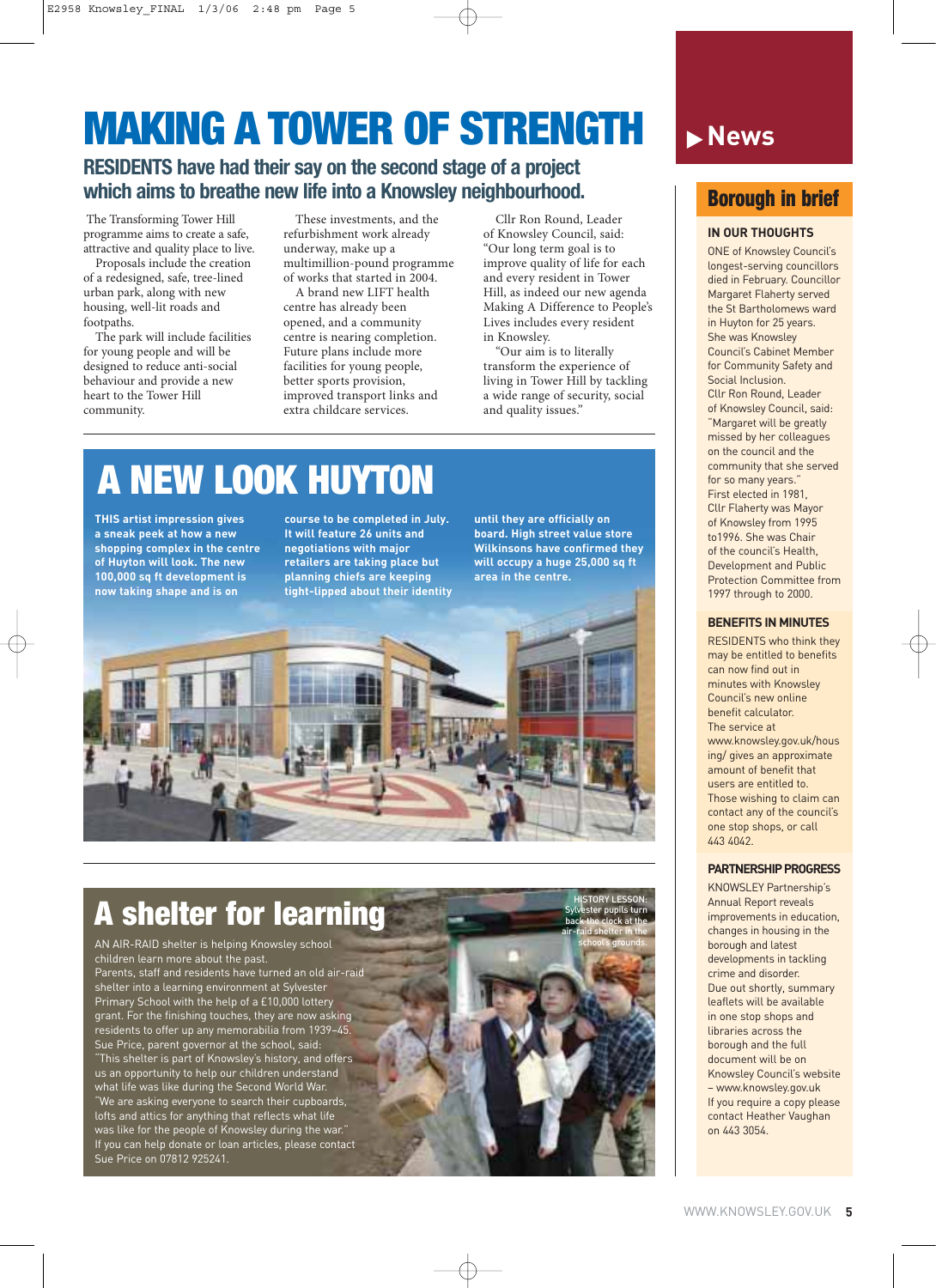### **News**

### **Borough in brief**

### **Operation greyhound a success**

A PIONEERING new blitz on anti-social crime on public transport is being hailed as a success.

Operation Greyhound was launched by The Knowsley Partnership, Merseytravel, the British Transport Police, Arriva and Stagecoach, to target hotspots for three weeks using CCTV and sniffer dogs. Merseyside Police Chief Inspector Ian Valentine said: "Anti-social behaviour on buses is affecting our community and is causing some real distress. Working with our partners, we have launched Operation Greyhound as part of a long-term solution to these problems so that they can use public transport that is safer and more secure.

### **New dawn for sunrise**

A TEAM of dedicated youngsters have helped to refurbish a venue used by a parent/toddler support group for children with disabilities.

The Sunrise Club in Huyton received the makeover as part of the care leavers' employability project. Funded by the European Social Fund, it provides support to help young people in care, aged 16 to 24, to access education, training and employment in Knowsley.

### **Use your postal vote**

RESIDENTS who find it difficult getting to a polling station can apply to vote by post. Local elections are happening all over England on May 4 and everyone has a right to cast a vote. If you have not already applied for a postal vote, applications forms can be requested from the elections helpline (443 3602 / 3596) or by emailing elections@knowsley.gov.uk.

# **THE MAGNIFICENT SEVEN**

### **A REGENERATION programme which has helped breathe new life into an area in Kirkby is coming to an end after seven successful years.**

The Northwood Single Regeneration Budget (SRB) Partnership secured £12million of funding in 1999 to improve the quality of life for local people. With the work of staff at Northwood House, over 400 jobs have since been created with 22 new business start-ups across Kirkby.

Ian Homard, Northwood SRB Partnership Manager, is pleased with the project's success. He said: "Our aim has been to develop new relationships to involve local people, get residents into jobs and break down barriers to enhance engagement, attainment, aspirations and quality of life.

"A great deal of progress has been made since 1999 with substantial benefit to the community in Northwood. By improving the neighbourhood the market has confidence to develop here."

One group that benefited was the Kirkby branch of the Young

Women's Christian Association. Janet Gorey from the branch said: "Without funding and support from SRB we would not have been able to develop our service.

"We moved from a room in a health suite to a purpose-built building on Cherryfield Drive which includes a crèche, counselling rooms and IT suite. They really gave us our foundations and we owe them a massive thank you."



### **Sign up to stop racism**

RESIDENTS are being asked to show their support for the Knowsley Against Racism Campaign by signing a pledge card.

Cards will be available throughout the borough in council buildings, libraries, bus stations, police stations and other public areas. Window stickers will also let the public show their support for the campaign.

Launched by the council and its partners,

Knowsley Against Racism is a long-term strategy to challenge all forms of racial hatred in the borough. The pledge card campaign coincides with the International Day for the Elimination of Racial Discrimination on 21 March.

Residents are encouraged to report any incidents of racism, in confidence, to Crime Stoppers on 0800 555 111, or the Mersey Racial Harassment Prevention Unit on 0800 138 1688.

## **SCHOOLS WITH THE X-FACTOR**

AN 'X-FACTOR' style competition is currently underway in Knowsley to choose the developer behind the borough's next generation of secondary schools. But instead of Sharon, Louis and Simon, Knowsley residents will select the winner.

It's all part of the Building Schools for the Future programme which aims to replace Knowsley's secondary schools with state-ofthe-art learning centres.

Pupils, parents, teachers, governors and residents have been attending focus groups for the past few months to talk about what the new learning centres should be like.

They have also met the three consortia short-listed to design and build the centres, and assessed their ideas using a scoring system that



FOCUS GROUP: Luke Williamson and Lydia Morley, (Knowsley School Council), Alexandra Nicholson and Connor Macleod (Children's Parliament).

counts towards the final selection in August.

Focus group members have also been searching locally, nationally and abroad for examples of welldesigned schools and buildings.

One focus group member, Lydia Morley (13) who is representing Knowsley School Council, said:

"Pupils don't usually get told things until they've been decided and if we disagree, there's no chance to change it. So this has been really good."

The plan is for building to take place over two phases, with the first four learning centres being completed by September 2008 and the rest a year later.

The three short-listed developers are; Transform Schools, a consortium led by Balfour Beatty Construction; Spirel, a consortium led by the AMEC Construction Group; Key Stage Solutions, a consortium led by the Alfred MacAlpine Group.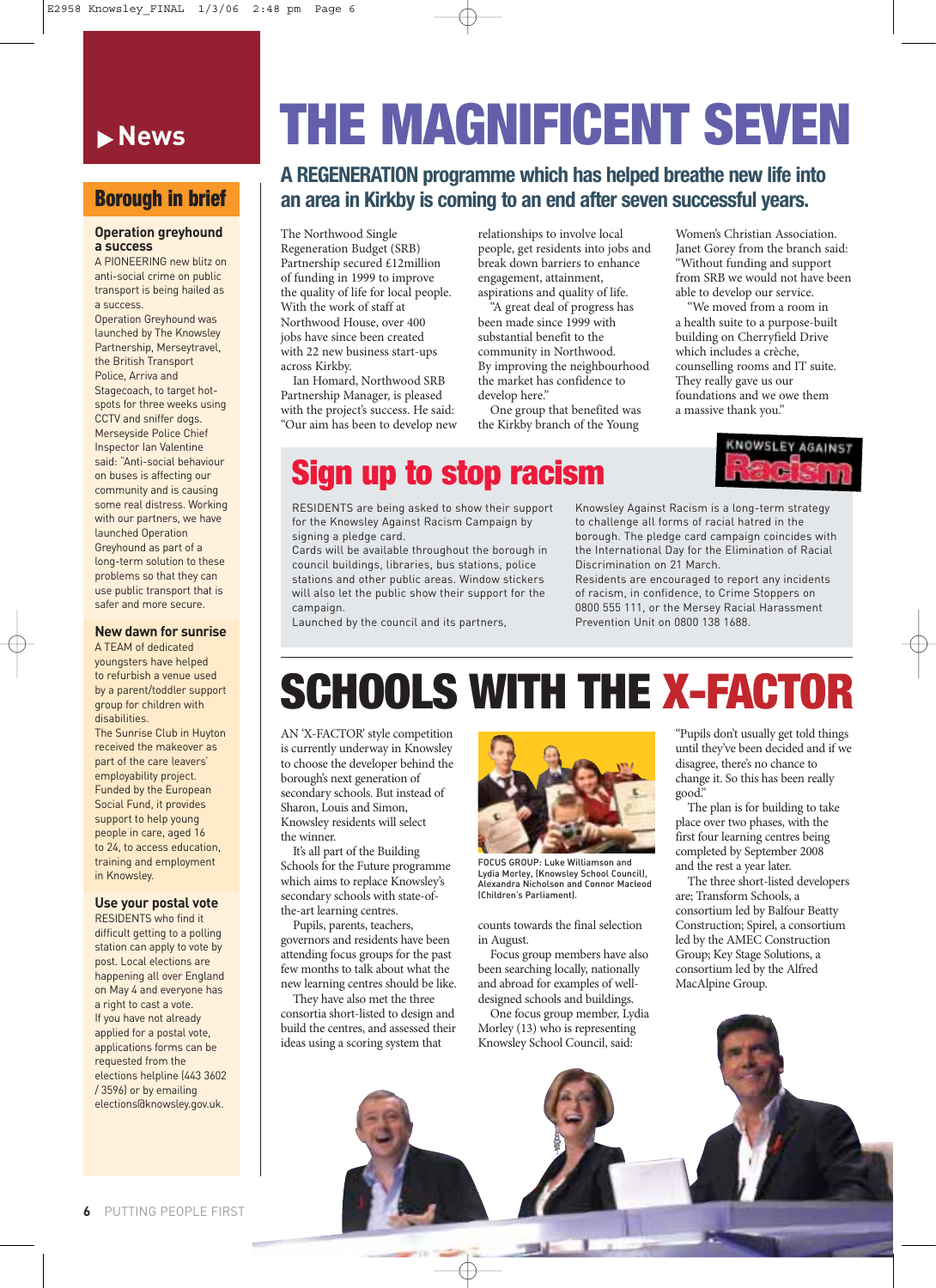# **Teams are taking pride**

**SIX Neighbourhood Pride teams have been established in Knowsley to improve the way services are delivered in the borough.**

The move aims to bring in a co-ordinated local area based system to deal with environmental and anti-social behavioural issues. Huyton and Kirkby have two teams each with a team for Halewood and a team covering Prescot, Whiston and Cronton Village.

Teams – made up of police, councillors, council officers, wardens, Knowsley Housing Trust, and members of the youth services – will work to tackle a range of issues in response to information from the community.

Councillor Graham Morgan, Knowsley's Cabinet Member for Regeneration and Neighbourhoods, said: "This new approach is based on a commitment to ensure services are directed where they are most needed and that all organisations in the borough such as Knowsley Housing Trust,



the Police and Knowsley Council prioritise and tackle the issues that are important to local people."

James Curry and Mike Bowden (Environmental Officers) get to work on a concern raised by residents.

### **Top marks for borough schools**

GOVERNMENT inspectors have judged four of Knowsley's schools to be 'outstanding in every category'. Ofsted inspected 21 schools, with 90 per cent deemed outstanding or good for attitudes, values and qualities. The four primary schools

celebrating top achievements are Halewood, St Laurence's, Kirkby, Springfield Special School, Kirkby, and Evelyn Primary in Prescot. Overall, 77% of the borough's schools are currently judged to be outstanding or good. Inspectors called Evelyn 'a magical place to learn'. Damian Allen, Knowsley's Executive Director of Children's Services said: "A number of recent Ofsted inspections in Knowsley have produced similar verdicts and illustrate how much progress we are making in transforming education here."

### **BOOKS ON WHEELS**

KNOWSLEY'S new Mobile Library has taken to the streets, and will be visiting a road near you soon.

That's the promise made by Knowsley Libraries' Outreach Team, who have been consulting residents about the new routes.

Kathy Allen, Outreach Coordinator, said: "We have introduced 70 new stops in areas that previously had limited or no

service at all. The new routes have been developed after extensive discussions with Knowsley residents. We conducted door-todoor surveys, talked to people in the street and attend numerous local festivals and events."

The mobile library is free to join and open to everyone. For full details visit www.knowsley.gov.uk/leisure/ libraries or call 443 4223.



### **News**

### **Borough in brief**

### **£1.2mil funding boost**

KNOWSLEY'S Older People's Services have secured £1.2million in funding to improve their services.

The Department of Health awarded the money, from The Partnerships for Older People Fund, after the council's successful bid was one of only 19 chosen out of 140.

The funding will be used over two years to visit more than  $4,000$ households to care for older people who are most in need.

### **Know Cancer**

EVERY library in the borough now has a dedicated cancer information point – as part of a new scheme to give families and carers more information and advice. Knowsley Library Service and the local Primary Care Trust are supporting the project as part of the Know Cancer in Knowsley campaign, which aims to reduce the borough's high mortality rate from cancer.

### **On yer bike**

THE BOROUGH'S Energise Knowsley campaign has organised a series of cycle rides in spring and summer. Organised by Knowsley Council, PCT and Cycling

Projects, rides last about an hour, are led by trained staff and are a mix of on and off road routes. Rides take place at various locations starting at 6pm on;

- 27 Apr
- 11 & 25 May
- 8 & 29 June
- 13 & 27 July
- 10 & 24 Aug
- 7 Sept

For full details and to book your place call Steve Carson on 443 2230.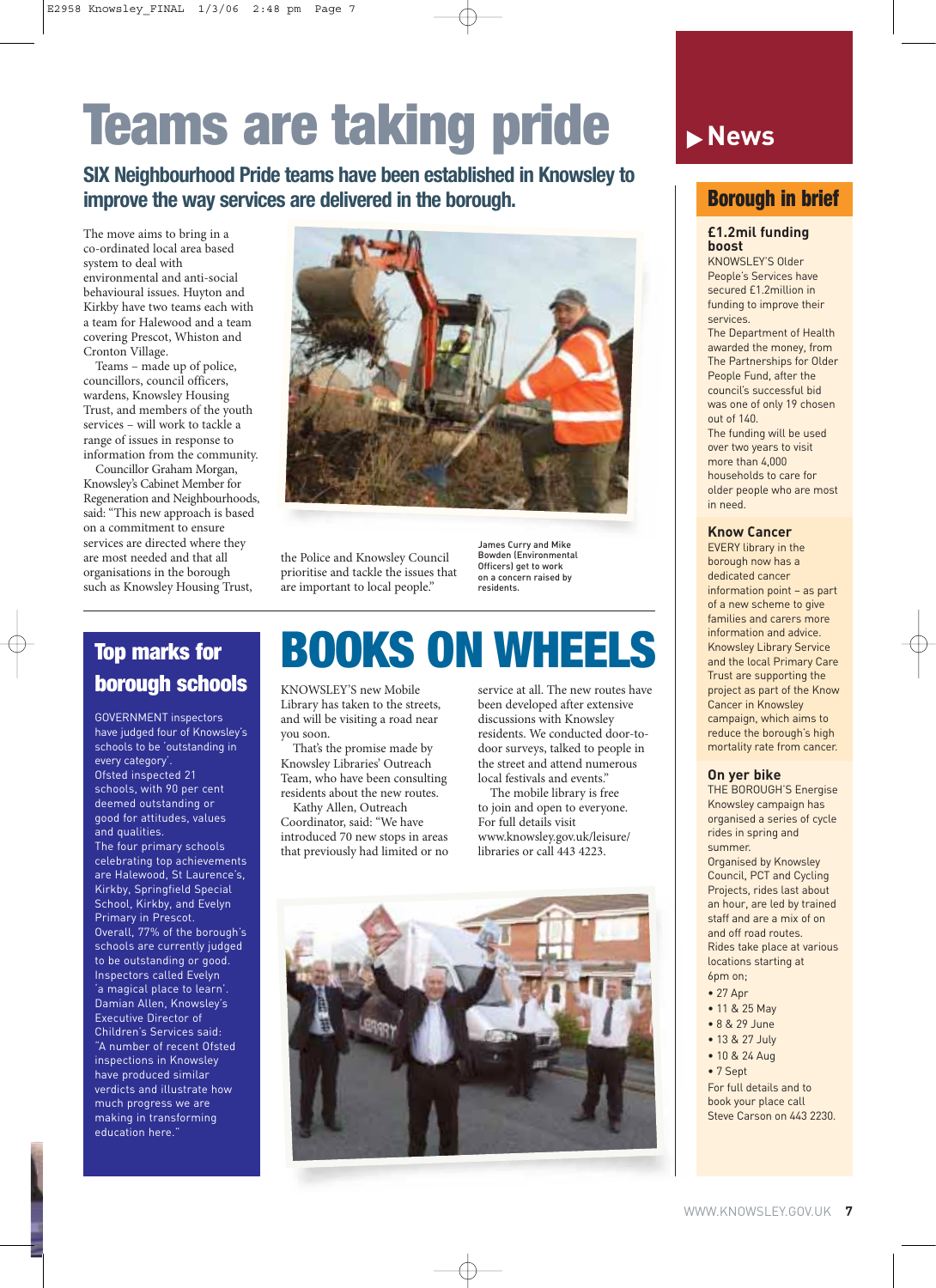### **FEATURE**

# **BUILDING A CAREER**

**KNOWSLEY START is giving young people with behavioural problems a new lease of life – by offering them the chance to learn skills in the construction industry.**

**The Training includes everything**<br> **The Training for the metalwork and woodworking forklift trucks and working raining includes everything from metalwork and woodwork, literacy and numeracy, to in plumbing.**

The scheme is already proving to be a big hit, with 100 candidates a week on specially-designed placements. The charitable organisation currently has a 78% success rate of getting young people into further education and employment.

Youngsters aged 13–16 who experience behaviour and truancy problems can be referred onto the programme, including those with learning difficulties.

Knowsley START manager Patrick Burke is pleased with the success of the work-based learning programme. He said: "We are helping Knowsley's youth to get well-paid employment whilst equipping them with the skills needed to make them first-class citizens."

Funded through grant schemes, with help from Knowsley Collegiate and Social Services, it is hoped that the investment will give young people the opportunity to change their lives and make a fresh start.

For more information on Knowsley START ring 480 6844.



### **GOOD SIGNS FOR LOCAL LAD**

18 year-old Robert Fitzpatrick from Huyton spent most of his school days bunking off and misbehaving, but thanks to Knowsley START he now travels the world attending major golfing championships.

After training in joinery and painting he found a placement with Dorling Signs Ltd, a major

contractor of sporting signs. After seeing the skills Robert learnt from START, they decided to take him on permanently.

He said: "I've got the best job out of all my mates now and I earn the most! Knowsley START really helped me sort out my attitude and my life. I travel all around the world now, Thailand, Spain, all over Europe. This year I'll be at the Ryder Cup in Ireland. Without START I would have gone down a very different path."



### **THOUSANDS SET FOR JOBS UNDER GROUNDBREAKING SCHEME**

KNOWSLEY Council has announced a new drive to get 8,200 people from the borough into work. As part of a national first, an Employment and Skills Strategy will aim to raise Knowsley's employment levels to 70% by the end of 2010. The project is a partnership between the council, the Learning Skills Council and Job Centre Plus. It will focus on providing people with the support and skills required for work – including coaching, mentoring and vocational skills.

Five groups will be prioritised: those on incapacity benefit or with worklimiting disabilities; lone parents with dependent children; over-50s; people with low or no qualifications; and women wishing to return to work after looking after their family. Employment in Knowsley has boomed in the last 10 years and the strategy aims to build on this. Targets include getting 400 lone parents and 800 incapacity benefit claimants into work every year. Knowsley Council leader Cllr Ron

Round said: "The employment rate in Knowsley is on the up but there is still much work to be done. Knowsley has led the way and is respected nationally for how it has removed barriers to employment for some of the borough's most excluded residents. With this in mind I am confident that the council and its partners will achieve its targets."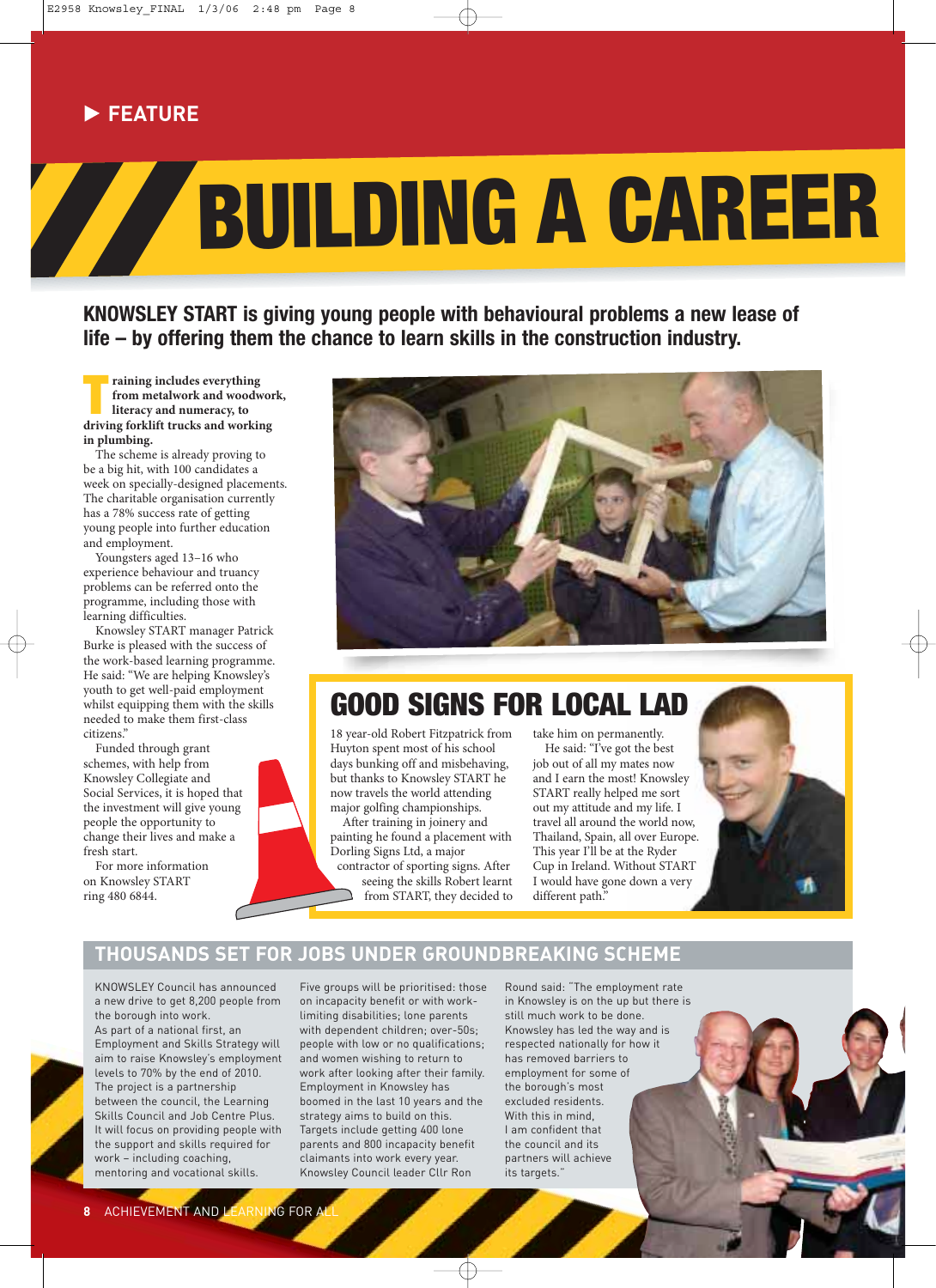# **IN KNOWSLEY**

# **Granting a fresh start**

**BUDDING entrepreneurs have been getting their small business ideas off the ground with the help of a £500 grant from Knowsley's Fresh Start campaign. Set up by Knowsley Council and its partners, the campaign aims to create 270 new businesses in the borough by the end of the year. As part of the scheme, free help and advice is also available to residents starting a business or becoming self-employed. Specialist advisors will help to administer grants, and advise on general start-up support, at Knowsley's Business Resource Centre in Admin Road, Kirkby. For more information call 477 4000.**

### **UP AND RUNNING**

These four new businesses all benefited from a Fresh Start grant.

#### **Mark Wiggins (45) and John Watson (45) from Huyton (pictured top right) set up Watson Wiggins Restraints Ltd.**

**Business:** "Training vulnerable staff to defend themselves. Aiming to work with community wardens, A&E staff, social workers and door persons."

**Inspiration:** "John and I got our heads together and thought it was a good idea. We started to set up just over a year ago and it's going OK. We have just won our first contract with voluntary mental health group, Mind."

Fresh Start grant: "Helped to pay for public liability insurance." **Advice to others:** "Try and get as much funding as you can, keep sight of your goals and stay positive."



Launching the new strategy: Knowsley Council Leader Cllr Ron Round, Knowsley's Head of Employment and Social Inclusion Team Tracy Fishwick, Knowsley Council's Chief Executive Sheena Ramsey, Gill Motlock from Job Centre Plus and guest speaker David Simmods from Inclusion.

### **Kate Gorst (26) from Huyton (below) set up Altru Drama Ltd**

**Business:** "Working with children in schools, youth clubs and play schemes to help them put-on Theatre performances."

**Inspiration:** "I have been teaching drama to A-Level students for three years and fancied working with younger children."

**Fresh Start grant:** "Helped fund a tour of the theatrical and educational production Hungry for Health, which is aimed at 7–11 year-olds and looks at health, nutrition and diet." **Advice to others:** "Do loads of planning and research and look for gaps in the market."





### **Paul Kelly (24) from Prescot set up WeAreBril Business:** "Graphic design."

**Inspiration:** "Because there were so few design studios looking to employ. I've trained for it, and wanted to do it since I was a kid, so I'm trying to go it alone." **Fresh Start grant:** "Helped with general start-up costs including equipment and promotion."

**Advice to others:** "Get as much professional advice as you possibly can."

### **Marie Pendleton (45) from Huyton set up Threads.**

**Business:** "Making curtains and clothing alterations." **Inspiration:** "A training course called

Train 2000, which helps women to start out in business."

**Fresh Start grant:** "Helped towards general overheads like rent and council tax."

**Advice to others:** "Plan everything properly and stick to your business plan."

### **Joining the JET set**

AFTER 40 years as an upholsterer in Garston, David Jenkins (pictured below) feared the worst after losing his job.

But now the 55-year-old from Halewood is enjoying some new-found confidence after help from Halewood JET – one of Knowsley Council's partners in delivering the Employment & Skills Strategy.

JET set up a placement for David in an administration role at Create – a Speke-based charity and social business that recycles used electrical products. He said: "I was like a fish out of water at first but I am really enjoying it. I would never have considered this type of work had it not been for the help I have received.

"It has made me think about another career path and made me realise I have other skills that can get me into work."

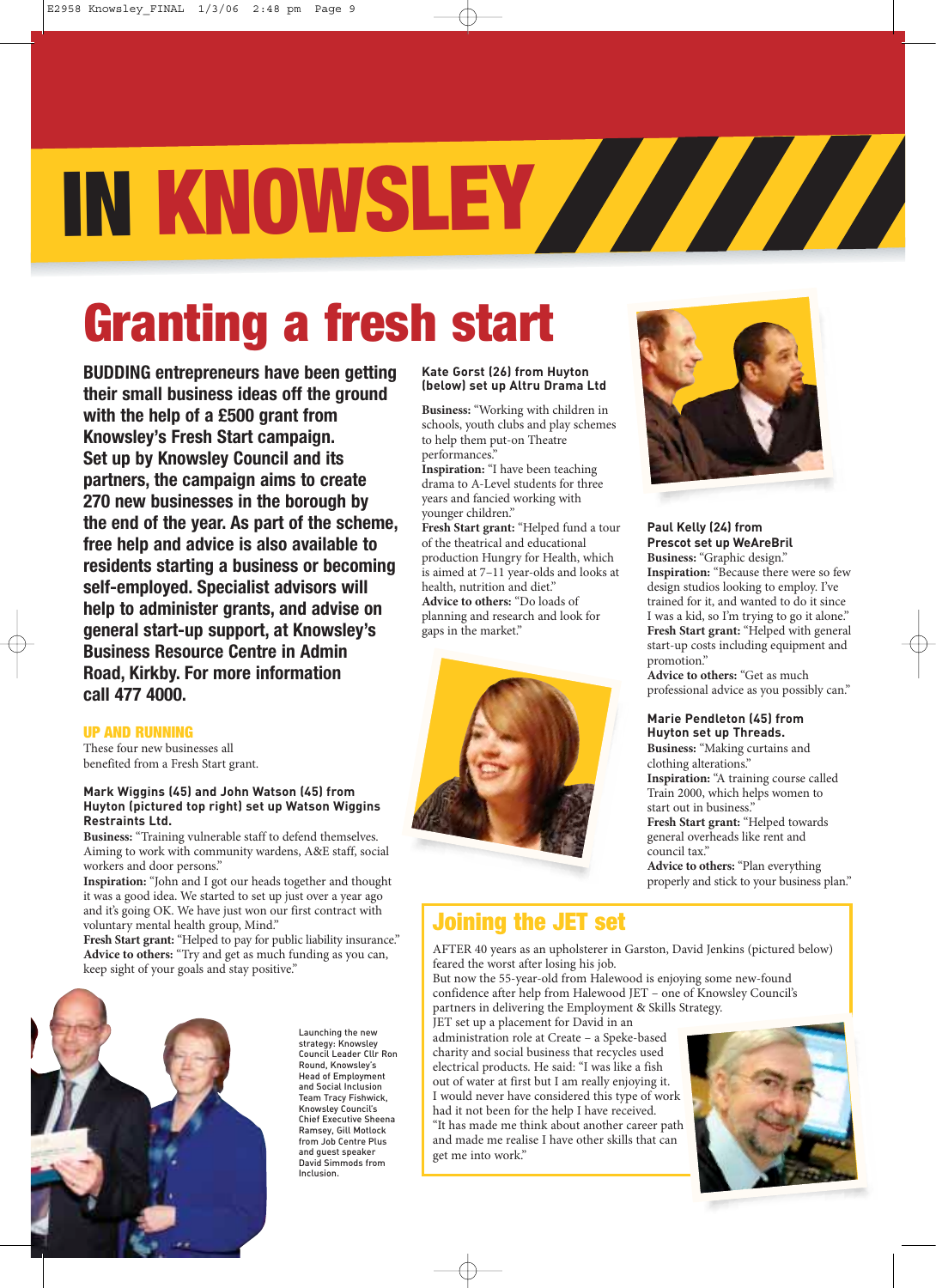# **Get active in Knowsley Property**

### **GOOD news for Knowsley residents – the council is investing millions of pounds into creating the best leisure facilities on Merseyside.**

**All over the borough, projects are<br>
underway to make new state-of-<br>
the-art leisure facilities available<br>
and affordable. Last vear the council** underway to make new state-ofand affordable. Last year the council invested £360,000 in high-quality fitness equipment, but this year's plans are even bigger. Knowsley News takes a closer look at new facilities that are already making an impact, and what residents can expect in the future.

### **A new £12million leisure centre in Kirkby**

Work is underway on the council's most ambitious project to date – a new £12million leisure centre in Kirkby. The state-of-the-art centre on Cherryfield Drive will include a pool, gym, running track and floodlit artificial pitches. Due to open next year, it will provide a base for many local sports clubs, offering world-class facilities to everyone from elite athletes to local residents.

Last year a £50,000 ten-station Shapers Plus gym and a £30,000 Junior Shokk gym opened in Kirkby Sports Centre. Sports clubs have also been using modern synthetic pitches at the new Tower Hill Primary Care and Community Resource Centre. The pitches cost £750,000, jointly funded by Sport England and Knowsley Council.

### **£542,000 upgrade for Prescot sports pitches**

The council is investing £542,000 on new synthetic sports pitches for hockey and football. The work includes a new synthetic playing surface, shock pads, fencing and floodlighting. Work has started and is due to finish by July.

This spring, Shapers gym at Huyton Leisure Centre will be transformed with a £200,000 refurbishment.

New technology will allow users to follow personalised programmes and track their own progress.

Huyton's £4.5 million King George V community-based sports complex is also proving popular. Used by various clubs, it includes Astroturf pitches, tennis courts, football pitches, bowling greens, a boxing club and a community hall.

### **Last year the council invester council invested £360,000 in high-quality fitness equipment, but this year's plans are even bigger. "**

### **£50,000 on inclusive fitness in Halewood**

Halewood Leisure Centre had recently benefited from £50,000 on its inclusive fitness equipment, to ensure people with disabilities benefit from the centre. Teenagers from a special educational needs school have been among the first to use the facilities. The group from Elms School in Stockbridge Village enjoyed swimming lessons and the new fitness suite.

The project was funded from bodies including Sport England, Knowsley Council, the Inclusive Fitness Initiative, Knowsley Primary Care Trust, Knowsley Health Partnership and the Learning Disability Development Fund.

**For information on sports and leisure in Knowsley, visit www.knowsley. gov.uk or contact the Sports Service on 443 4404.**

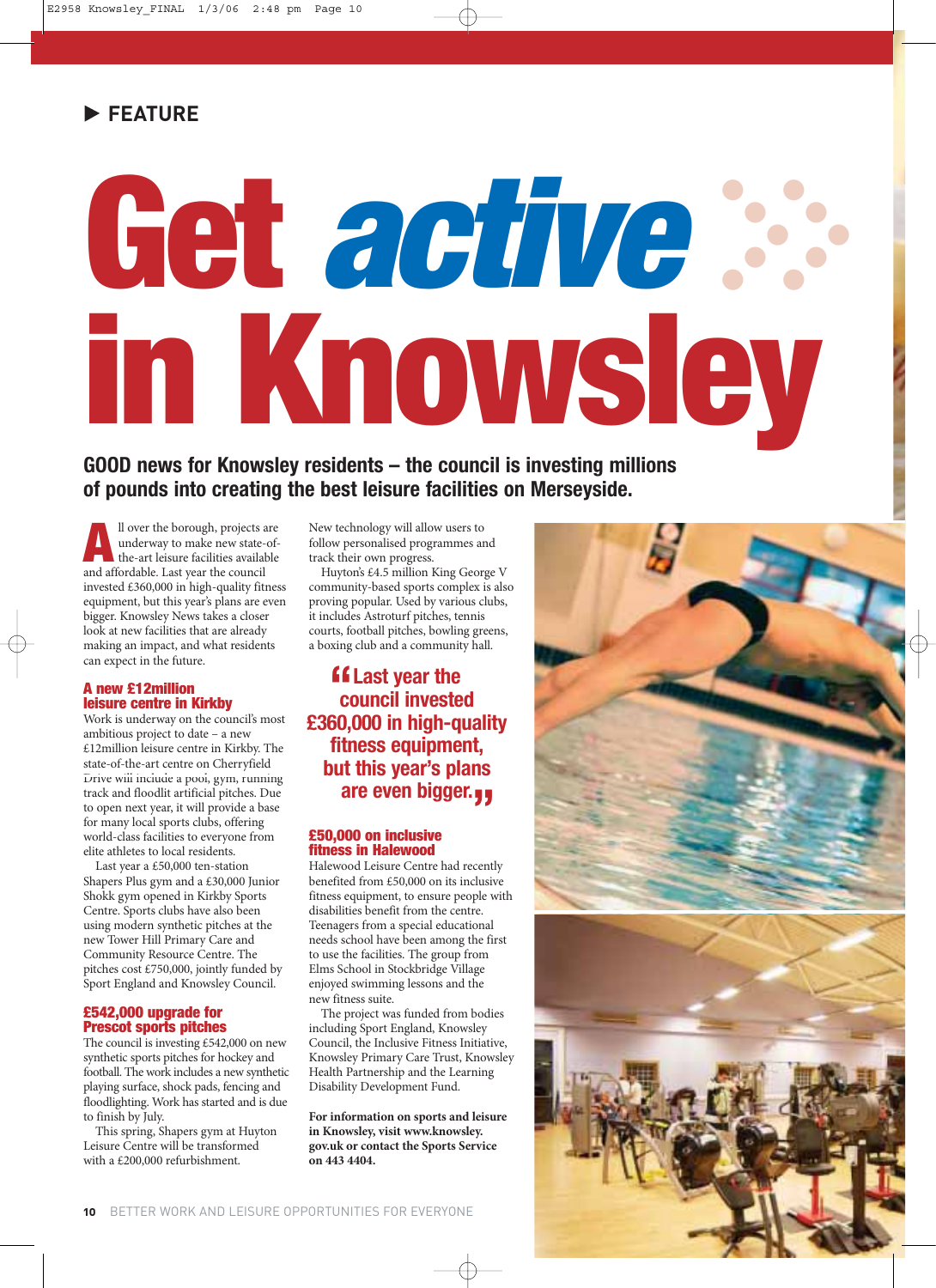





### **Fitness fun for teenagers**

TEENAGERS from a special educational needs school in Knowsley have benefited from the facilities at Halewood Leisure Centre.

The group from the Elms School in Stockbridge Village have enjoyed swimming lessons at the centre and have been inducted as members of the fully-inclusive fitness suite. For more information contact Halewood Leisure Centre on 443 2124.





**Get active at Knowsley leisure centres with this range of special offers for residents:**

### **Membership for £27.50 a month**

- 3**Unlimited use of fitness suites with free induction**
- 3**Personalised exercise programmes and classes**
- 3**Swimming, sauna and steam rooms**
- 3**Badminton and squash courts**
- 3**No joining fee, no minimum contract**

### **Annual Swim Pass for** £99

- 3**Unlimited use of the borough's pools**
- 3**50p off-peak swims For under-16s and over-60s only**

### 50% **off many activities for:**

- 3**Residents on low income**
- 3**Registered disabled**
- 3**Full time students**
- 3**Elite athletes**
- 3**Under 16s**

**For more information contact the Sports Service on 443 4404.**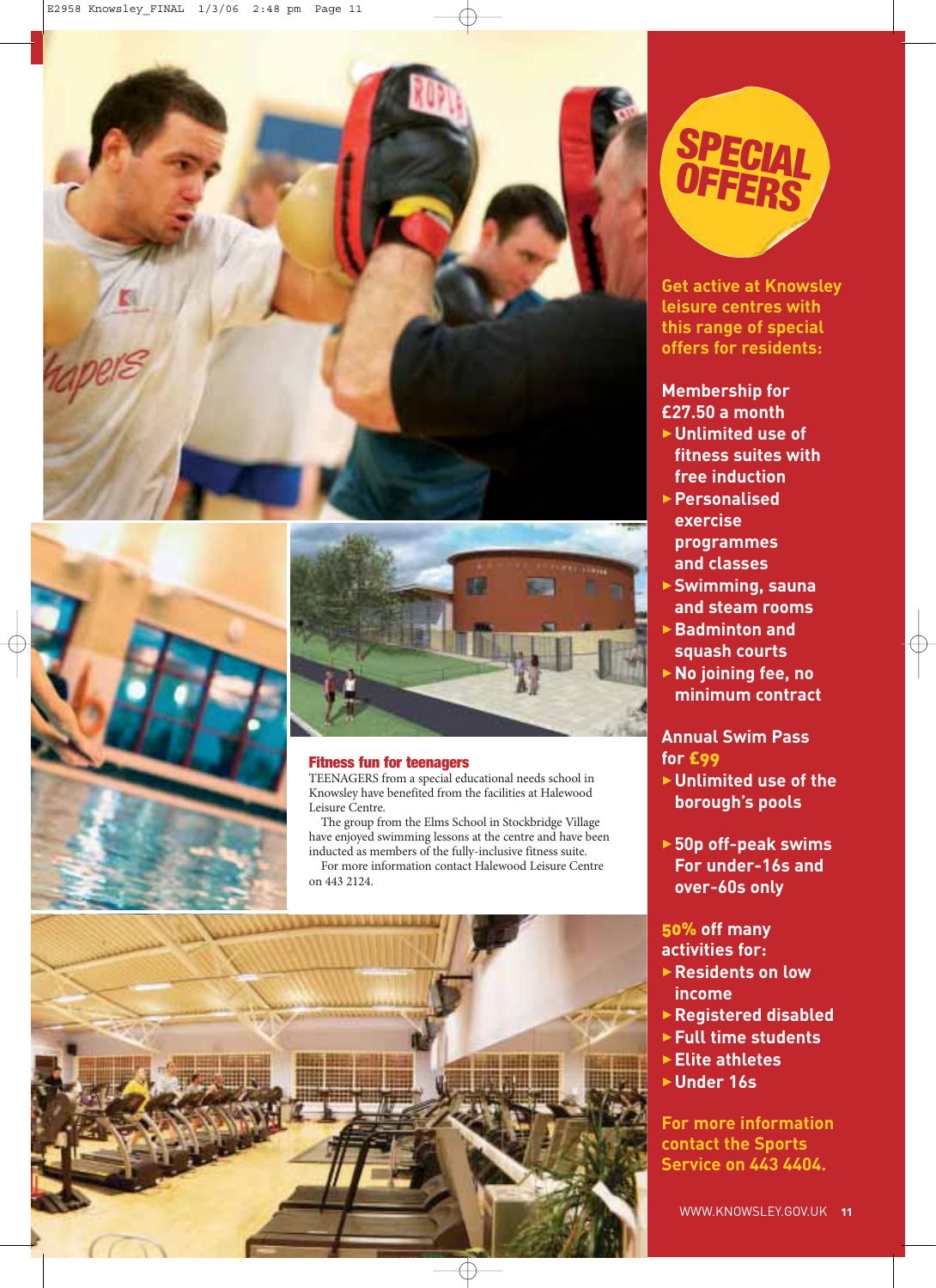### **MY KNOWSLEY**

# Dave**Kirby**

**RIBBED at school for writing poetry, Dave Kirby's passion for football helped him pick up the pen again – and he's never looked back since. By Gareth Roberts**

**A A T** age eleven his poem about the human body was published by the Liverpool Echo, but the ridicule he received stopped Dave **human body was published by ridicule he received stopped Dave from chasing a career in creative writing.**

The 46-year-old from Kirkby explained: "It didn't go down well at St Kevin's Comprehensive. I was vilified by my mates for daring to write poetry. There was one English teacher, Mr O'Brian, who told me I had talent with words. But I never wrote anything sincere again in school for fear of ridicule.

After leaving school in 1975 Dave worked in factories, bars and then settled into the family trade of plastering. But a passion for football and Liverpool FC inspired him to return to rhyme. Dave said: "A lot of my early work was football related so it attracted the fanzines. I now perform poetry at certain after-dinner events but that's only because football is marketable<sup>'</sup>

Kirkby has been a huge influence on his work, which now includes plays and scripts. He said: "If I'm writing a poem I like to capture the emotion of

something I've lived through. Kirkby has played a massive part – not just in moulding me into the person I am but by being a creative and diverse town. It has an inner-city culture mixed with a semi-rural location. As a kid you could go to Anfield or Goodison then later climb trees in Spinney Woods.

"People like my great mate, the actor Andrew Schofield – the comedian Sean Stiles – writers like Nicky Allt, Stephen Butchard, Phil Redmond – we all went to St Kev's and are proud of our roots."

Dave is working on projects like an educational film about fire-related disorder, a play at the Unity Theatre in April called Lost Soul and another at the Royal Court in August called Brickup the Mersey Tunnels written with Nicky Allt. Dave has also been approached to write a play of Michael Shields' story, an innocent Liverpool fan locked up in Bulgaria.

And his advice for writers? Dave said: "Writing books and scripts isn't just a case of picking up a pen – it's like all other professions. To succeed requires dedication and a tough apprenticeship – only this one pays nothing at all until you manage to break through."



**Have you ever woken from a terrible dream and you lay there playing it, scene-by-scene and you're not quite sure just how you feel you're just relieved that the dream wasn't real.**

**But what if that nightmare didn't end and you woke up somewhere without a friend and your dream became a living hell in a squalid Bulgarian prison cell.**

**The trip of a lifetime it should've been to see his beloved football team but Istanbul and all its glory was soon to tell a different story.**

**Where the Black Sea meets the land a cruel fate would play its hand taken from his hotel room into a world of total gloom.**

**Arrested, stripped and then detained manacled with locks and chains accused of being in a fight which happened as he slept at night.**

**Attempted murder is the charge though the culprit is still at large witnesses don't seem to matter leaving a family totally shattered.**

**Third world country – third world laws A place where corruption opens doors the Riviera of the East where human rights are being breached.**

**Just try and imagine that ordeal a tragic nightmare played for real just stop and think of how you'd feel then think of a kid...named Michael Shields.**

**His destiny is still unknown But we won't let him walk alone we'll fight and upturn every stone until this innocent lad ... is back home.**

**Dave Kirby**

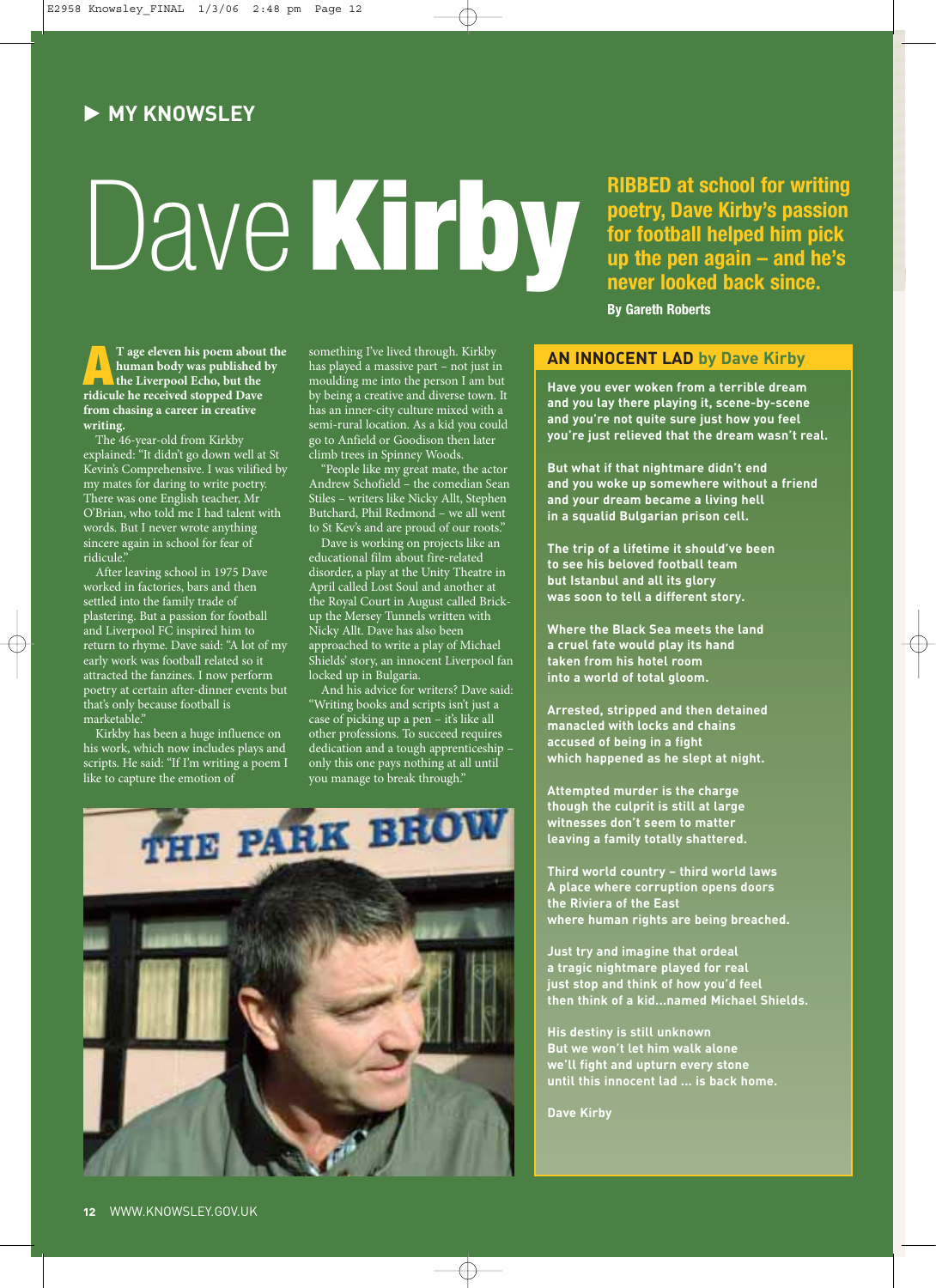## MEMORY LANE

# **FROM FLICKS TO PHARMACY**

**PEOPLE pop in for pills and prescriptions these days, but the site of Boots in Huyton Village used to be a place for dates and double bills. JAMIE WILLIAMS tells the tale of the Mayfair Cinema.**

**THE MAYFAIR first threw open it<br>
doors on Saturday September 18<br>
1937, premiering with the Bing<br>
Crosby comedy Mississippi. Chairman HE MAYFAIR first threw open its** doors on Saturday September 18 1937, premiering with the Bing of Huyton Council J. Strathdene led the opening ceremony, attended by council members, Mayfair officials and members of the public.

A grand opening to the general public was held two days later when The Plainsman was screened – a romance set in the Old West starring Gary Cooper as 'Wild Bill Hickok' and Jean Arthur as 'Calamity Jane'. The first of many Westerns screened at the Mayfair, locals soon dubbed the cinema "The Ranch".

Film-lovers entered on Derby Road through three pairs of glass-panelled doors, leading to a foyer and the main auditorium. Costing £18,000 to build, the cinema seated 1,010 in the stalls and

### **Huyton's history – Did you know?**

- Stephenson's 'Rocket' travelled through Huyton station. The sandstone at the station's entrance (under the railings) formed part of the sidling on its way to the Rainhill Trials.
- A large building similar to Speke Hall once stood near Sawpit Park in Huyton Quarry.
- $\blacktriangleright$  The first police cell in Huyton was located at the side of St Michael's Church. Look at the steps on Bluebell Lane entrance, you will see a bricked up door.
- 3Wheathill House, Wheathill Road was once used by the bomb disposal team as their headquarters.
- A Cock Stool Pit (or Ducking Stool) once stood near Huyton College & Blacklow Brow. This was used as punishment for fraudulent shopkeepers, who were submerged as punishment for disorderly behaviour.



334 in the balcony, with golden rose décor, velvet seats and specially designed carpet.

Twenty five contractors gave Huyton one of the most modern cinemas of its time. W. Tomkinson & Sons of Liverpool were responsible for the cinema's design, and C.R. Harrison & Sons of Newton-Le-Willows installed the seating.

The curtain came down at the Mayfair on Saturday April 30 1960. The film that day was I'm All Right Jack – a British comedy starring Peter Sellers as a union shop steward with Terry-Thomas and Richard Attenborough co-starring.

Ownership of the building passed to Fine Fare Supermarket until early 1970 when Boots moved in. Today, if you look carefully at the rear of the building, you can still see the exits from the cinema (now bricked up) and the strange slant of the roof where the screen was located.

So next time you walk past, step back in time and imagine what it must have been like to enjoy a trip to the pictures in Huyton.

### **MAYFAIR CINEMA HUYTON**

### **ADMISSION PRICES:**

**MATINEES Ground Floor – 4d (Under-14s 3d) Balcony – 6d (Under-14s 4d)**

### **EVENINGS**

**Front Stalls – 6d, Children up to 8pm – 4d Back Stalls – 9d, Children up to 8pm – 6d Back Balcony – 1/-, Children up to 8pm – 6d Front Balcony – 1/3, Children up to 8pm – 9d**

**PERFORMANCES Monday-Friday – 6.30pm Saturdays & Bank Holidays – 6.20pm & 8.40pm (Back stalls may be booked for the 1st performance only) Matinees: Monday, Thursday, Saturday – 2.30pm Sundays – Closed**

Do you have any memories of the Mayfair Cinema you would like to share with Knowsley News? Do have any pictures or memorabilia? If so, please write to Knowsley News, Communications Office, Knowsley Council, Archway Road, Huyton, L36 9YU. Or you can email knowsleynews@knowsley.gov.uk.

With thanks to Jamie Williams, who runs local interest website **www.huytonwithroby.info**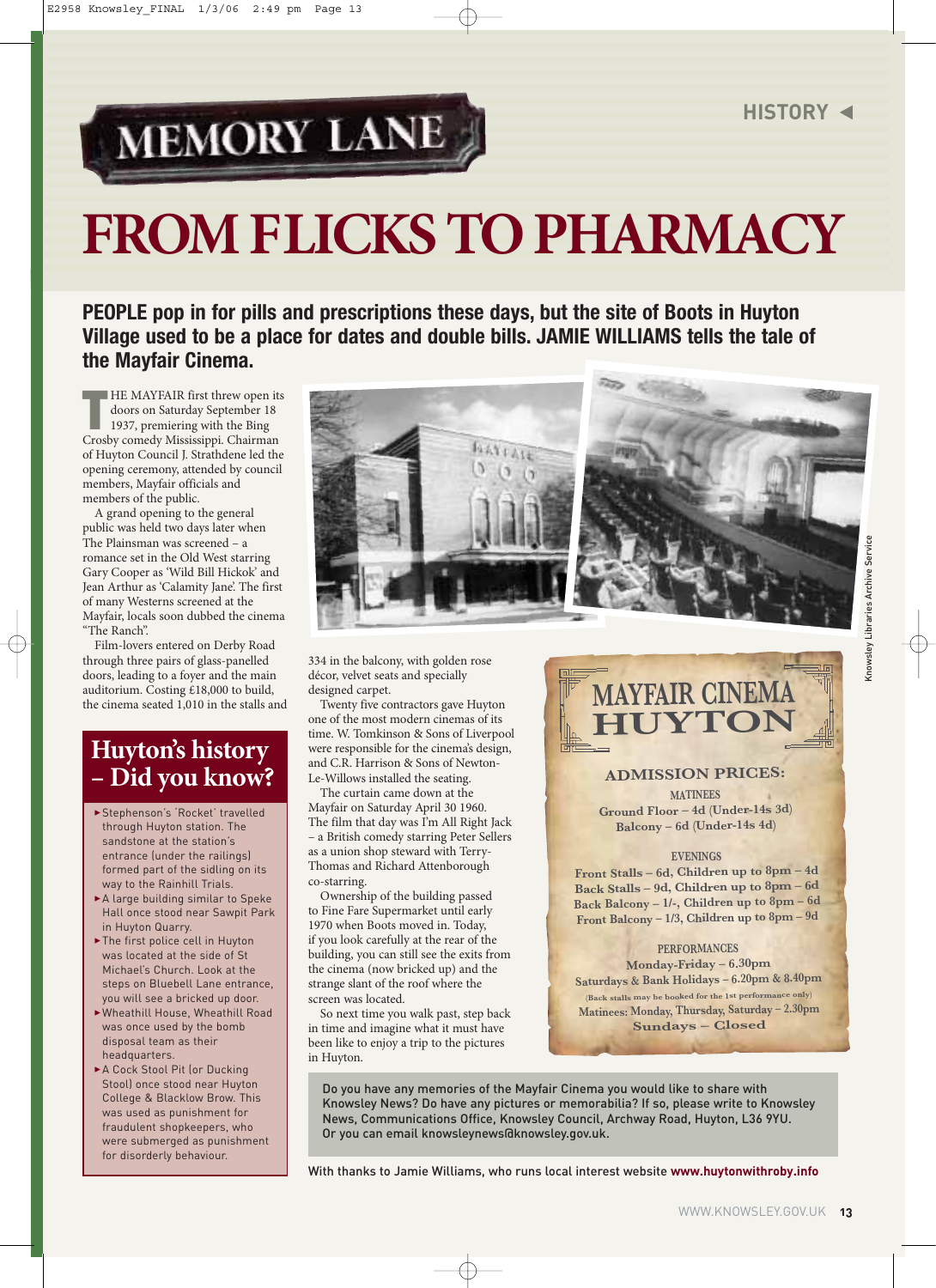### **Shelf Life Highlights from the latest best-selling**<br>BY KNOWSLEY LIBRARY STAFF from the borough's libraries **books and new release DVD's available from the borough's libraries**

### **DVDs**



### **Phantom of the Opera**

Phantom is a terrific over-the-top Gothic love story. There's great acting from Simon Callow and Minnie Driver, but it's the music and spectacular sets that make it a must-see. The critics panned it but I enjoyed this more than Cabaret,

### **DVDs to look out for:**

Davina: My Three Minute Workout Star Wars III: Revenge of the Sith Jimmy Carr: Stand Up Steven Seagal: Into the Sun Have I Got News For You: The best of the guest presenters Vol 2 Christian Slater, Tara Reid, Stephen Dorff: Alone in the Dark

### **Books to look out for:**

Sun at Midnight by Rosie Thomas For the Death of Me by Quintin Jardine Nobody's Child by Kate Adie Sarah by Marek Halter Gardens of Delight by Erica James 5th Horseman

by James Patterson

which won all the awards. One of the most successful musicals of all time, it will be going to Las Vegas where a new \$30million theatre is being specially designed for it. If you can't wait for that, borrow the DVD to see what all the fuss is about. **Sue Stone,** 

### **Stockbridge Library BOOKS**

### **The Black Angel by John Connolly**



Private Investigator Charlie Parker is on the case again. This time he's battling an old evil criminal, held prisoner for centuries. Who is the strange and disturbing Brightwell who comes to visit him? As his case goes on, Charlie learns he may be more involved than he realises. An intriguing and gripping work of fiction. **Frank Wilson, Page Moss Library**

### **The Story of Tracy Beaker**

**by Jacqueline Wilson** Today I've just finished reading a book called The Story of Tracy

Beaker by Jacqueline Wilson. It was really good. It's about a young girl in need of a foster home. Some parts are sad, but most of it was happy and funny. Tracy can be very naughty but deep down she has a kind heart.

### **Kelly Welburn, aged 9, Huyton Library**

### **Geisha of Gion by Mineko Iwasaki with Rande Brown**

Geisha of Gion traces the true-life story of a small girl who decides, at a very young age, that she wants to be a geisha in Kyoto's Gion Kobu Karyukai – the 'flower and willow world' of the Maiko and Geiko. It's a rare and fascinating account of Mineko-san's journey, from her adoption into the Iwasaki household as successor to the Okiya, through her training in the traditional Japanese arts, to her emergence as the most successful and envied Geiko of her generation. **Lin Rice, Whiston Library** 

### **The Man with the Miraculous Hands by Joseph Kessel**



### An extremely interesting read about a little-known Finnish Doctor – Felix Kersten, who treated Himmler and by way of gratitude managed to obtain the release of many Jews and other persecuted 'prisoners of war'. **Anita Wood, Stockbridge Library**

### **Labyrinth by Kate Mosse**



This is a novel about the Holy Grail. It moves from the present, back into the time of crusades and knights in France's Languedoc region. Alice, the lead character, is visiting a dig and unearths something that will take her deep into the past.

The writing is kept at a fast pace and I found I couldn't wait to go back in time to see what happened next. Although it's fiction some of the events did happen. It has inspired a friend and me to visit Carcassonne, which is in the novel. **Gill Hunter, Huyton Library**

### **Great Memories**

A KNOWSLEY woman has penned her third book about life growing up on Merseyside. Mary Routledge of Spruce Grove, Stockbridge Village, has followed up her successful Memories and Memories 2 books with a third Memories 3.

Each book has a different focus: from Mary's recollection of life in Toxteth between the 1920s and 1940s, to the history of Liverpool, and now on the period between the 1960s to the 1990s.

**We have two copies of Memories 3 to give away. Write in to Memories 3 Giveaway, Communications office, Knowsley Council, Archway Road, Huyton, L36 9YU. The first two postcards drawn out of the hat after the closing date of 21 April will win a book. Usual competition rules apply.**

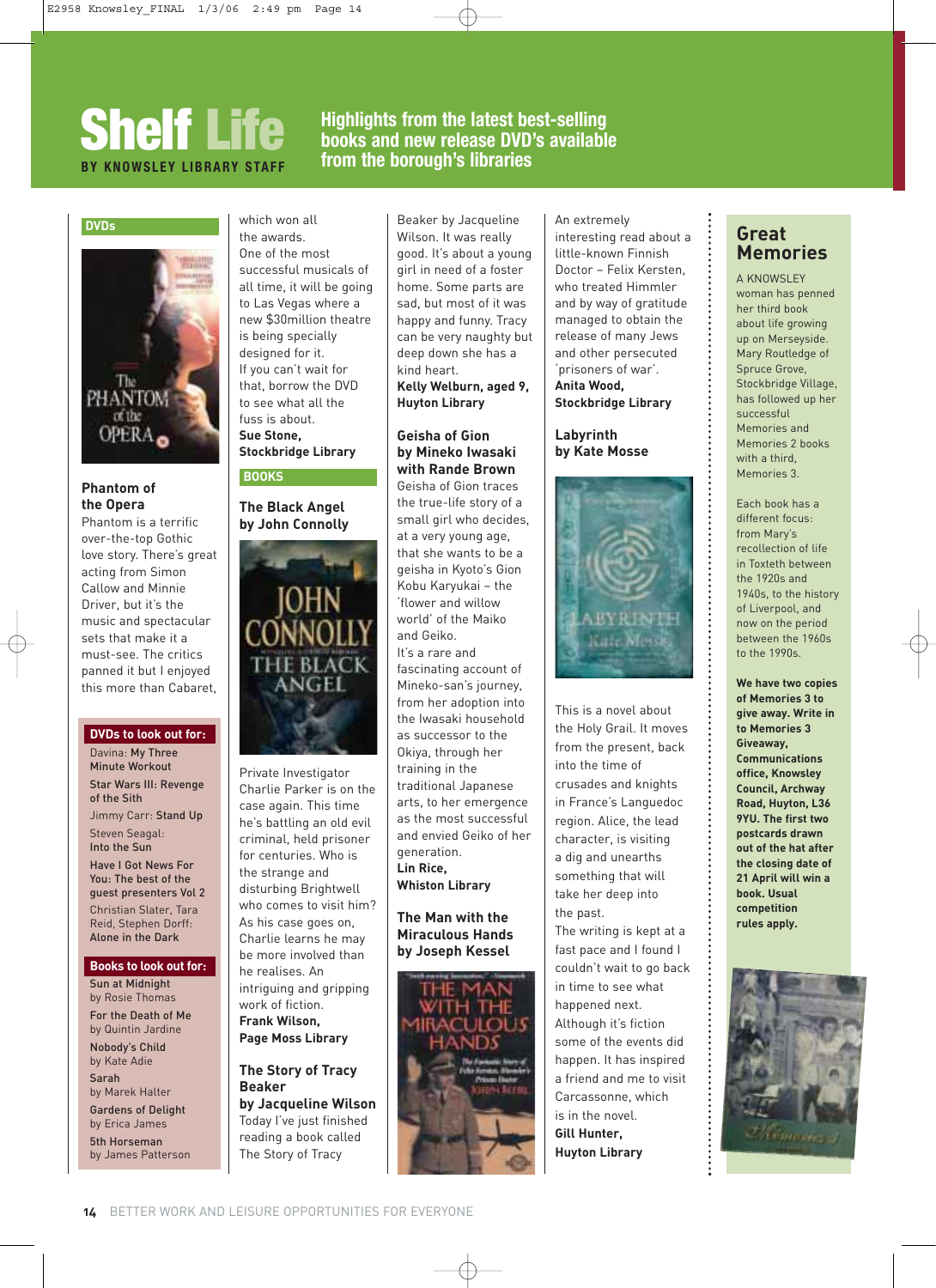### **What's On Each issue we keep you up to date with what's AND AROUND KNOWSLEY happening in your area**



### **MUSIC**

**21 March** 

### ■ **Graham Coxon**

Carling Academy, Liverpool. Graham Coxon comes to town to promote his new album Love Travels At Illegal Speeds. His last album Happiness in Magazines was his most successful solo album to date and included the hits Freakin Out, Bittersweet Bundle of Misery and Spectacular. Doors 7pm. £14. Tel: 0870 771 2000

### **29 March**  ■ **Off The Wall**

Royal Court, Liverpool. Pink Floyd tribute band breathe new life into classic songs such as Another Brick In The Wall, Shine On You Crazy Diamond and Money, with outstanding lighting and video effects. Doors 7.30pm. £16. Tel: 0870 787 1866

#### **9 April**  ■ **The Drifters**

Liverpool Empire. The longest-running pop band in history plays hits like Under the Boardwalk, Saturday Night at the Movies and many more. Doors 7.30pm. £15-£17. Tel: 0870 607 7575 **23 April** 

### ■ **The Ordinary Boys**

Liverpool University. Fresh from his Big Brother experience, Preston unsurprisingly takes his band on the road for their biggestever UK tour. Tel: 794 6868

### **THEATRE**

**14 March–1 April** 

■ My Fair Lady Liverpool Empire. The National Theatre's award-winning production of the Cameron Mackintosh favourite comes to Liverpool, celebrating its 50th anniversary. Doors 7.30pm. £15-£35. Tel: 0870 607 7575

### **17–29 April**

■ **Blood Brothers** Liverpool Empire. Willy Russell's Merseyside musical tells the captivating and moving story of twin boys separated at birth, only to be re-united by a twist of fate and a mother's haunting secret. £8.50-£28.50. Tel: 0870 607 7575

### **15–20 May**

### ■ **Buddy** Liverpool Empire. The popular rock'n'roll musical follows the tragically short life of Buddy Holly from his first recording contract through to his move to New York, concluding with the fatal tour of Mid-West America.

### **EXHIBITIONS**

£10-£26.50. Tel: 0870 607 7575.

**5-10 June–16 April** ■ **Paul Elliker Exhibition – The Last Best Place** Kirkby Gallery.



Bold and colourful large-scale landscape paintings. Free entry. Email: arts.unit.dlcs @knowsley.gov.uk Tel: 443 5619

### **Until 23 April**  ■ **Egyptian**

### **Exhibition** Prescot Museum.

Includes many exciting objects including a complete set of canopic jars, used to keep body parts in tombs. Free entry. Email: prescot.museum @knowsley.gov.uk Tel: 430 7787

#### **29 April–4 June** ■ **Museum and**

**Galleries Month** Prescot Museum. Host of free events on the theme of making connections between the past, present and the future. Email: prescot.museum @knowsley.gov.uk Tel: 430 7787

### **29 April – 4 June**

■ **Matisse – Drawing with Scissors** Kirkby Gallery. Touring exhibition from the Arts Council in London. A collection of bright and colourful Henri Matisse collages from 1950-1954. Free entry. Email: arts.unit.dlcs @knowsley.gov.uk Tel: 443 5619

### **EVENTS**

**16 March**  ■ **Ladies' Luncheon** Knowsley Community College. A three-course lunch to raise funds for the Mayor of Knowsley's Charity Appeal, supporting the Breathe Easy Group.

12.30pm. Entry £10. Email: christine.kneale @knowsley.gov.uk Tel: 443 3175

### **18 March**

### ■ **Blowing in the Wind**

Sawpit Park, Huyton. 1-3pm. Make fantastic flying machines and wind chimes in this funpacked afternoon. Free entry. Tel: 443 3682

### **19 March**

### ■ **Kite Flight** Court Hey Park, Huyton. 1–3pm. Make your own kite and then pray for windy weather for its first test flight. Free entry. Tel: 443 3682

### **21 March**

### ■ **International Day for the Elimination of Racial Discrimination**

King George V Sports Complex, Huyton. A school football competition to raise awareness of racial discrimination. 10am–3pm. Email: kevin.lynch@knowsley. gov.uk Tel: 443 5894

### **22 March**

### ■ **Panathlon Challenge**

Greenbank Sports Academy, Liverpool. Knowsley teams compete with many others from Merseyside in this sport competition for secondary school children with disabilities. 10.30am–2.30pm. Free entry.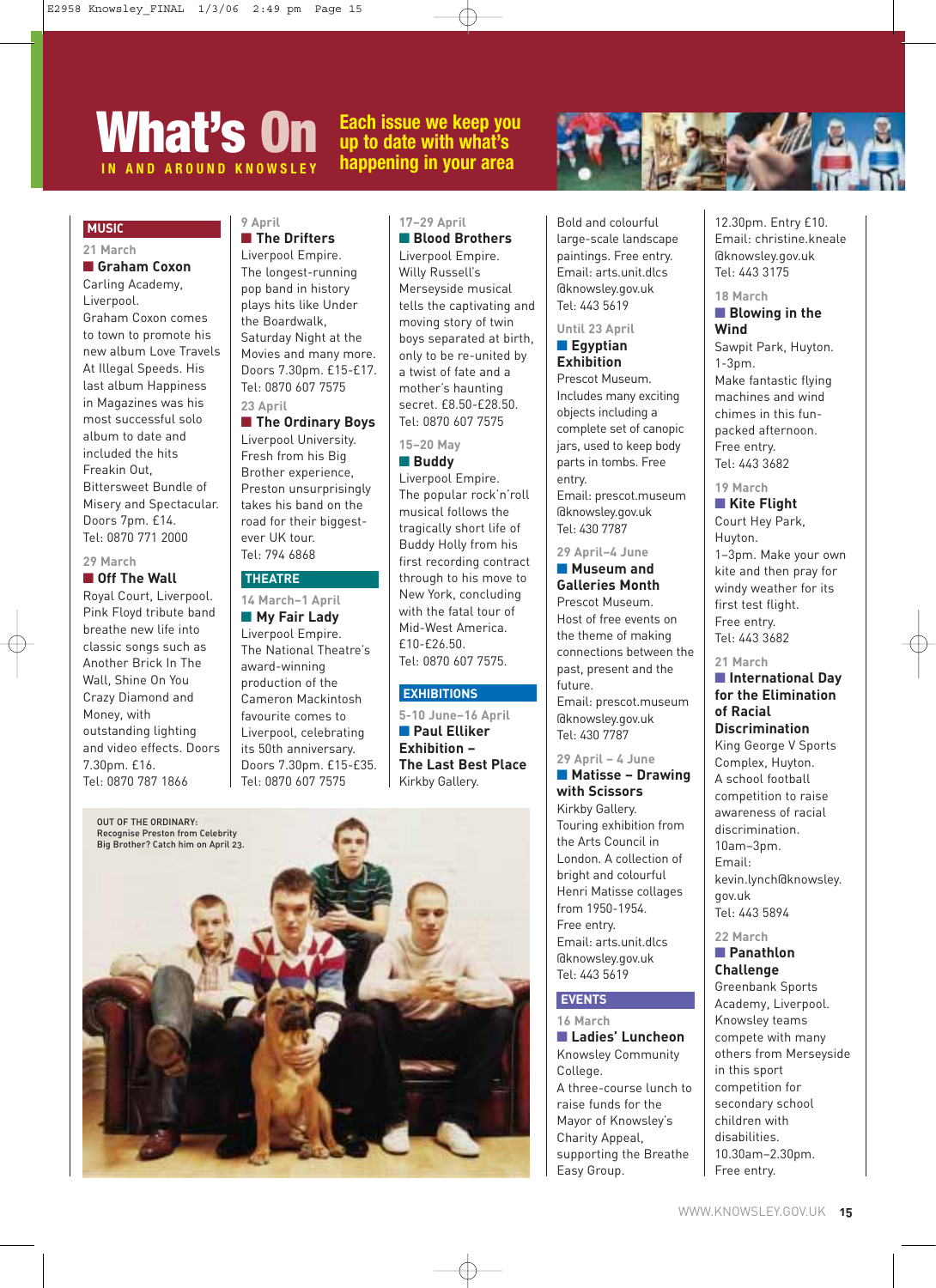### **What's On Each issue we keep you up to date with what's ND AROUND KNOWSLEY happening in your area**



**28 March** ■ **Knowsley**

**Secondary Schools Cross-Country Championships** King George V Sports Complex, Huyton. 1.30–3pm. Free admission. Email: dooling@ blueyonder.co.uk Tel: 289 8082 **28 March**  ■ **Knowsley**

**Disability Fun Gala** Halewood Leisure

Swimming gala for children with disabilities.

Email: sports. development.dlcs@ knowsley.gov.uk Tel: 443 3688

■ **Dance Show** Huyton Leisure Centre. Youngsters from the borough show off their talent. From 7pm. Tel: 443 3970

■ **Copse and Loppers** Millbrook Park, Kirkby. Help the Huyton Rangers tidy up the Millennium Green's trees and shrubs. Wear suitable clothes and footwear. 1–3pm.

10am–2pm. Free entry.

Centre.

**1 April** 

**9 April** 

### Email: sports.development. team.dlcs@knowsley. gov.uk Tel: 443 3688

### **24 March**

### ■ **Charity Entertainment Evening**

Huyton Park Conservative Club. An evening of entertainment, disco and raffle draws to raise funds for the Mayor of Knowsley's Charity Appeal, supporting the Breathe Easy Group. From 7.30pm. Email: christine.kneale @knowsley.gov.uk Tel: 443 3175

#### **25 March**  ■ **Circus Skills**

St Chad's Gardens, Kirkby. Clown around and have a go at juggling, platespinning, stilt-walking and unicycle riding. 1–4pm. Free entry. Tel: 443 3682.

### **28 March**

### ■ **Youth Band Night** Huyton Suite. Young bands from across the area show off their talent. Tickets £2 on the door. Tel: 443 3989

### **10 April**  ■ **Wrigglers**

King George V Playing Fields, Huyton. Could you charm a worm? Entice worms to the surface of the playing field. Prizes for the best charmers. 1–3pm. Free entry. Tel: 443 3682

### **10 April**

### ■ **Easter Eggstravaganza**

Various locations around Huyton, Whiston, and Kirkby. Help the Easter Bunny find his lost Easter eggs. Use maps, follow clues and find the reward! 1-3pm. Free entry. Call for full times and details. Tel. 443 3682

**10–14 April**

### ■ **Schools Out**

All Knowsley Libraries. Free school holiday activities for children including crafts, storyreading and fun with creepy crawlies. 2–4pm. Tel: 482 1849

### **16 April**

### ■ **Easter Stroll** Acornfield

Plantation, Kirkby. Join the rangers for a free exploration of Kirkby's countryside. 10am-1pm. Tel: 443 3682

### **19 April**

■ **Kite Flight** St John's Millennium Green, Huyton. See 19 March. 1–3pm. Tel: 443 3682

### **21 April**

### ■ **Mayor** of **Knowsley's Charity Dinner Dance** Huyton Suite. Three-course dinner and entertainment

to raise funds for the Mayor of Knowsley's Charity Appeal, supporting the Breathe Easy Group. From 7.30pm. £25pp. Email: christine.kneale @knowsley.gov.uk Tel: 443 3175

### **23 April**  ■ **Hustle Spring Fayre**

Huyton Leisure Centre. Activities and fun for young people including circus skills, arts workshops and music from local bands. 10am-4pm. Free entry. Tel: 443 3682

### **26 April**

### ■ **Knowsley Primary Schools Netball Finals** Venue TBC.

Junior and Senior finals. The two winning school teams will represent Knowsley in the Merseyside Youth Games. 4-6pm. Email: sports. development.team. dlcs@knowsley.gov.uk Tel: 443 4635

### **30 April** ■ **Flying Circus**

Halewood Park 12-4pm. Come and see the awesome Flying Circus perform with their amazing kites of every conceivable colour, shape and size. Free entry. Contact Halewood Rangers on 488 6151.

### **3 May**

■ **Mayor of Knowsley's Charity 5-a-side Competition** Kirkby Sports Centre. Compete in a friendly competition, with sponsorship money going to the Mayor of

### Knowsley's nominated charity, the Breathe Easy Group. 10am–6pm. Entry fee £140 per team. Email: steve.guy@ knowsley.gov.uk Tel: 443 2153

### **6 May**

### ■ **Spring Fun Day** Wastlebridge Park, Huyton. A fun-packed afternoon of entertainment. 12–4pm. Free entry. Tel: 443 3682

### **7 May**

■ **Animal Crackers** Stadt Moers Park, Whiston. As part of National Pet Week, enter your pets of all shapes and sizes into our fun show. In conjunction with the Dog Trust. 1–4pm. Free entry. Tel: 489 1239

### **7 May**

### ■ Can't see the **woods for the tree!**

Acornfield Plantation, Kirkby. Explore the fascinating woodland with the Kirkby Rangers. 10am–1pm. Free. Tel: 443 3682

### **11 May**

### ■ **Mayor of Knowsley's Charity Golf Competition**

Blundells Hill Golf Club, Rainhill. A popular day for Merseyside businesses to raise money for the Mayor of Knowsley's Charity. Entry £140 per team. 8.30am-8pm. Email: dave.mercer@ knowsley.gov.uk Tel: 443 2152

Tel: 443 3682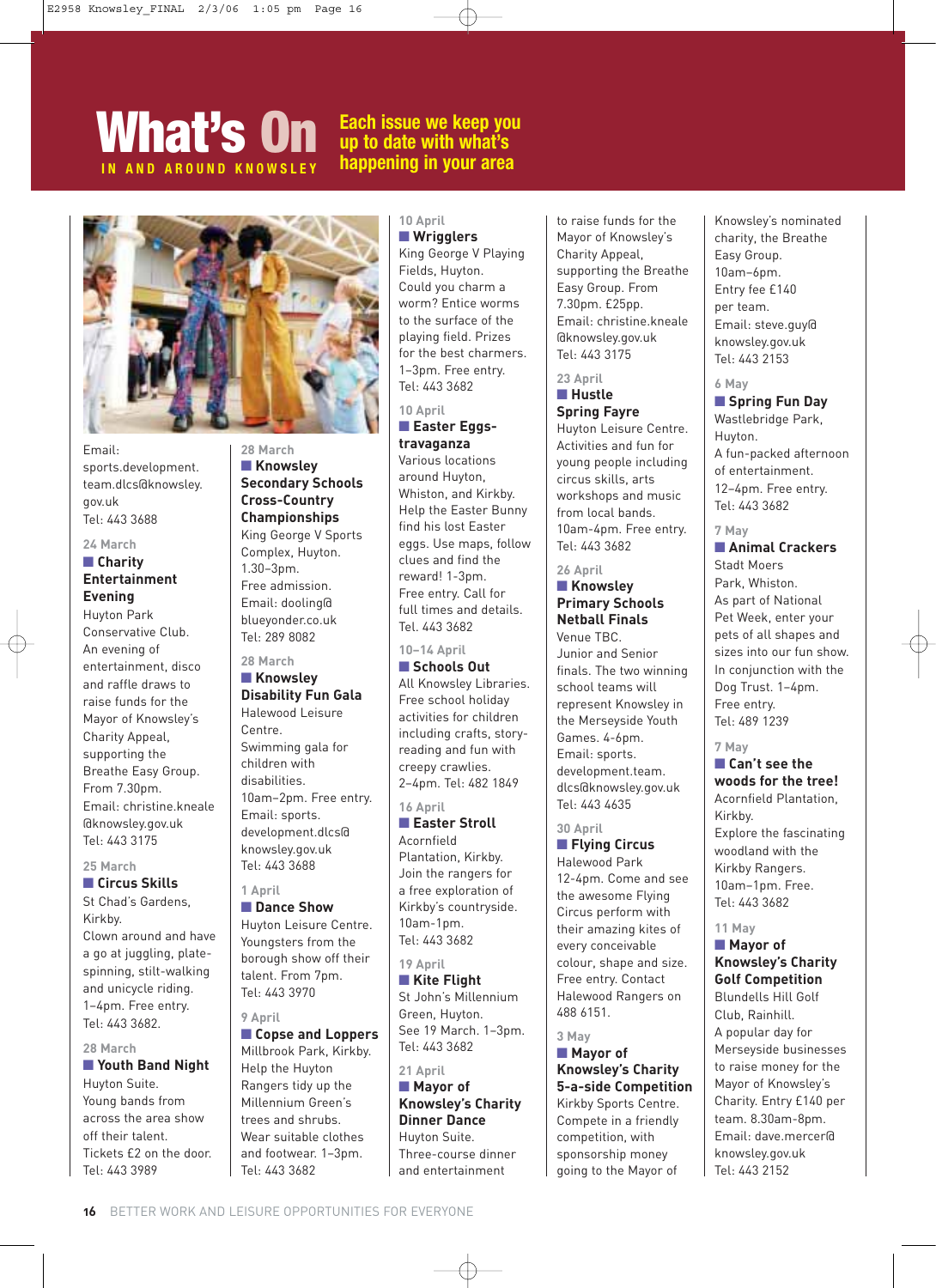

#### **11 May**

### ■ **Bluebell Express** Stadt Moers Park,

Whiston. A walking and bus tour through Knowsley's Bluebell woods with the Stadt Moers Walking for Health Club. Places limited, bookings only. 12.30–4pm. Tel: 443 3438

### **13 May** ■ **History Mystery Trail**

Henley Park, Whiston. Enjoy a walk and talk about the history of the Henley Park and Whitestone Millennium Green area. Meet at Henley Park Pavilion. 1–4pm. Free entry. Tel: 489 1239

### **17-18 May**

### ■ **Primary Schools Kwik Cricket Tournament**

Venue TBC. Inter-school kwik cricket competition. Winning school from each age group to go forward and represent Knowsley at the Merseyside Youth Games.12–6pm. Free entry. Tel: 443 5713

#### **20-26 May** ■ **Adult**

### **Learners Week**

Knowsley Libraries. Aimed at adults who would like to update their IT skills or refresh basic reading, maths and writing skills. Free. Tel: 482 1306

#### **20 May**

■ **Jubilee Fun Day** 

Jubilee Park, Huyton. Something for everyone including circus skills, bird display, jazz dancing, face painting,

beat the goalie and lots more. In conjunction with the Huyton Farm Trust. 12-4pm. Free entry. Tel: 443 3682

### **21 May**  ■ **Nature in Parks** St Chad's Gardens,

Kirkby. Explore the world of nature through a microscope and meet an array of animals including snakes and owls. 1–3pm. Free entry. Tel: 443 3682

### **25-28 May** ■ **Stadt Moers**

### **Sports Exchange** Borough-wide.

A 48-strong group from Knowsley's twin town of Stadt Moers in Germany will travel the borough to enjoy a programme of sports and social activities with local teams. Email: sharon.doyle @knowsley.gov.uk Tel: 443 2155

**29 May-2 June**

■ **Schools Out** Knowsley Libraries. See 10 April. 2-4pm.

**3 June** ■ **Circus Tricks** Sawpit Park, Huyton.

Try your hand at juggling, plate spinning, stilt-walking and unicycle riding. 1–3pm. Free. Tel: 443 3682

**3 June** ■ **Teddy Bears' Picnic**

Henley Park, Whiston. Bring your bear and some food and join the fun because today's the day the teddy bears have their picnic. 1–3pm. Free entry. Tel: 489 1239

### **3 June**

■ **Clowning Around** McGoldrick Park, Huyton. Stop clowning around and come down to McGoldrick Park to learn all the tricks and talents of a circus entertainer. 10am–12pm. Tel: 443 3682.

### **4 June**

### ■ **Green Fayre** Court Hey Park, Huyton. Attractions include a craft and food market, circus skills, arts workshops and much more. 11am–5pm. Free entry. Tel: 443 3438



EGYPTIAN EXHIBITION: until April 23 at Prescot Museum.

### **8 June** ■ **Bat Night**

Halewood Park. Join us on a twilight walk of discovery into the elusive world of our local flying friends. 8.30–10.30pm. Free entry. Tel: 488 6151

### **REGULARS**

### ■ **Words and Pictures** Knowsley Libraries.

Stories and crafts for the under fives. Call for dates and times. Tel: 448 0944

### **Monday-Saturday**

■ **Junior Shapers** Huyton Leisure Centre. Fitness for youngsters. 3.30–5.30pm weekdays, 9–12pm on Saturdays. Tel: 443 3761

#### **Mondays**

■ **Ladies Only Swim** Huyton Leisure Centre. 8–9pm. 7.30-8pm on Sundays. Tel: 443 3761

### ■ **50+ Club**

Huyton Leisure Centre. 1–3pm Mondays and Wednesdays. Tel: 443 3761

**Tuesdays and Wednesdays**

■ **Tai Chi**

Huyton Leisure Centre. 9–10am Tuesday, 2–3pm Wednesday. Tel: 443 3761

### **Wednesdays**

■ **Tea Dance** Huyton Suite. Put on your glad rags and dancing shoes, and have some fun. 1–4pm. Tel: 0151 443 3761

### ■ Line Dancing

Huyton Suite. Come along and join in this fun and exciting activity, which can help you keep fit. 7–11pm. Tel: 443 3761

**Last Friday evening of the month**

### ■ **Big Band Night (Norman Roy Orchestra)**

Huyton Suite. This popular monthly event sees live bands performing some of the top ballroom hits of the 1940s. Tel: 443 3761

### **Saturdays**

■ **Youth Night** Huyton Leisure Centre. 5-8pm. Tel: 443 3761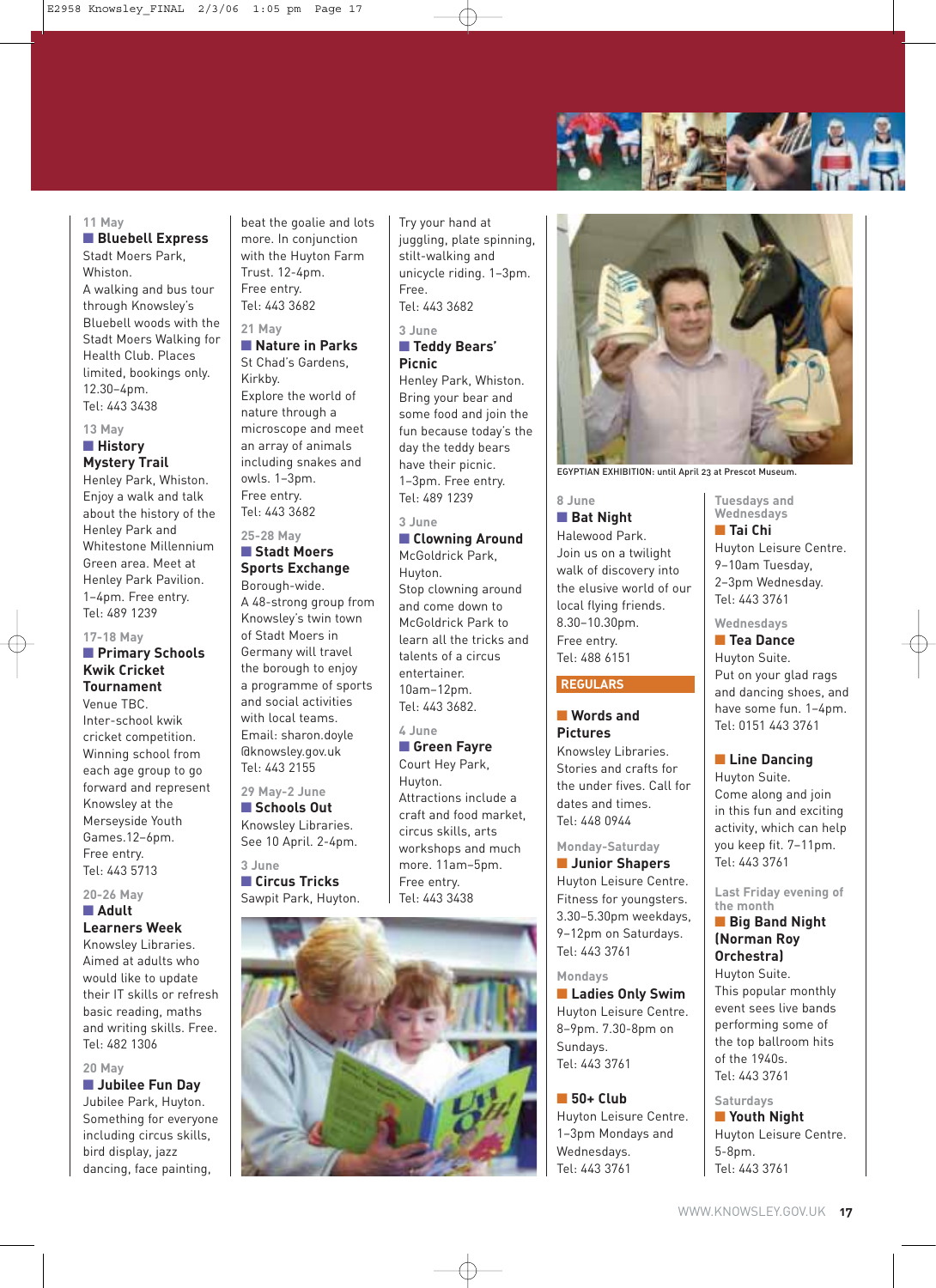### **HEALTH**

# Tackling drugs, **changing lives**

**KNOWSLEY'S Drugs Intervention Programme helps drug users kick the habit, and aims to reduce the amount of drug-related crime in the community.**

**The DIP was launched in Octob**<br> **The 2005. Run by Knowsley Counce in partnership with the Lighthouse Project, the programme he DIP was launched in October 2005. Run by Knowsley Council in partnership with the offers clients access to counselling, skills training, medical advice and complimentary therapies.** 

The DIP's efforts support the Government's national strategy for tackling drugs. Clients can be referred on to the programme by police, parole officers, health workers, family or can choose to self-refer.

Cllr Ron Round, leader of Knowsley Council, said: "Taking part in the Drugs Intervention Programme is a real chance for substance users to change their lives for the better. It has a very positive impact for our communities by stopping the revolving door syndrome of constantly re-offending to fund a drugs habit."

### **BEATING ADDICTION**

**VICKI GIANELLI met former drug addict John\*, who went clean thanks to help from Knowsley's Drug Intervention Programme.**

OHN began smoking marijuana<br>
as a teenager – but by 30 he was<br>
hooked on heroin and crack<br>
cocaine, stealing from shops to feed his OHN began smoking marijuana as a teenager – but by 30 he was hooked on heroin and crack £300-a-day habit.

Sacked from his job and shunned by friends, the former soldier from Halewood became so low he twice tried to take his

own life. Arrested for shoplifting, the courts made John attend Knowsley's Drugs Intervention Programme (DIP).

Since late last year he has received one-to-one and group counselling, as well as alternative treatments such as acupuncture, to help break his deadly cycle. After making it nine weeks without drugs, John finally feels like his life is back on track.

He said: "Without help from the DIP and my immediate family I would be dead now. I lost my whole life over drugs – jobs, family, friends, selfrespect, I had nothing. Now I am starting to turn it all around."

John's priorities have changed from

scoring his next fix to looking after his partner and children. He admits the struggle to stay clean hasn't been easy, but specialist advice from DIP has helped.

He added: "Some days are better than others and I have a lot of ups and downs. But I want to stay off drugs and I'm sticking to it. I've got some job interviews lined up and I am determined to beat this addiction. I think if you are a strong enough person, you can do it – I have."

For more information contact Knowsley's DIP on 0151 443 5792. The DIP operates a 24 hours help service, via the ACT phoneline, which can put you in touch with support agencies in your area by calling 0800 028 1300.

\* Details have been changed to protect the client's identity.

### **Council offers STI tests**

RATES of the Sexually Transmitted Infection Chlamydia are on the rise across Knowsley.

Latest figures show that 1 in 10 residents under the age of 25 could be infected. Caused by bacteria, if left untreated it can result in infertility, ectopic pregnancy and other serious problems.

To tackle the infection, the council is offering tests for under-25s in a variety of venues including family planning and contraceptive clinics, THINK clinics, pharmacists and voluntary and youth organisations. Susie Gardiner, Knowsley Sexual Health Programme Manager said: "The goal is prevention, early detection and treatment. Treatment is simple and very effective and involves a course of antibiotic tablets.

"As Chlamydia often does not cause symptoms, so many people who are infected may be unaware. STIs such as Chlamydia can be prevented. Using condoms during sex will significantly reduce the risk."

If you have had unprotected sex and think you could have Chlamydia, go for a check-up where you can discuss other STIs and pregnancy. For more information contact the Chlamydia Screening Office on 0151 227 1471 or Family Planning Services on 01744 620 365.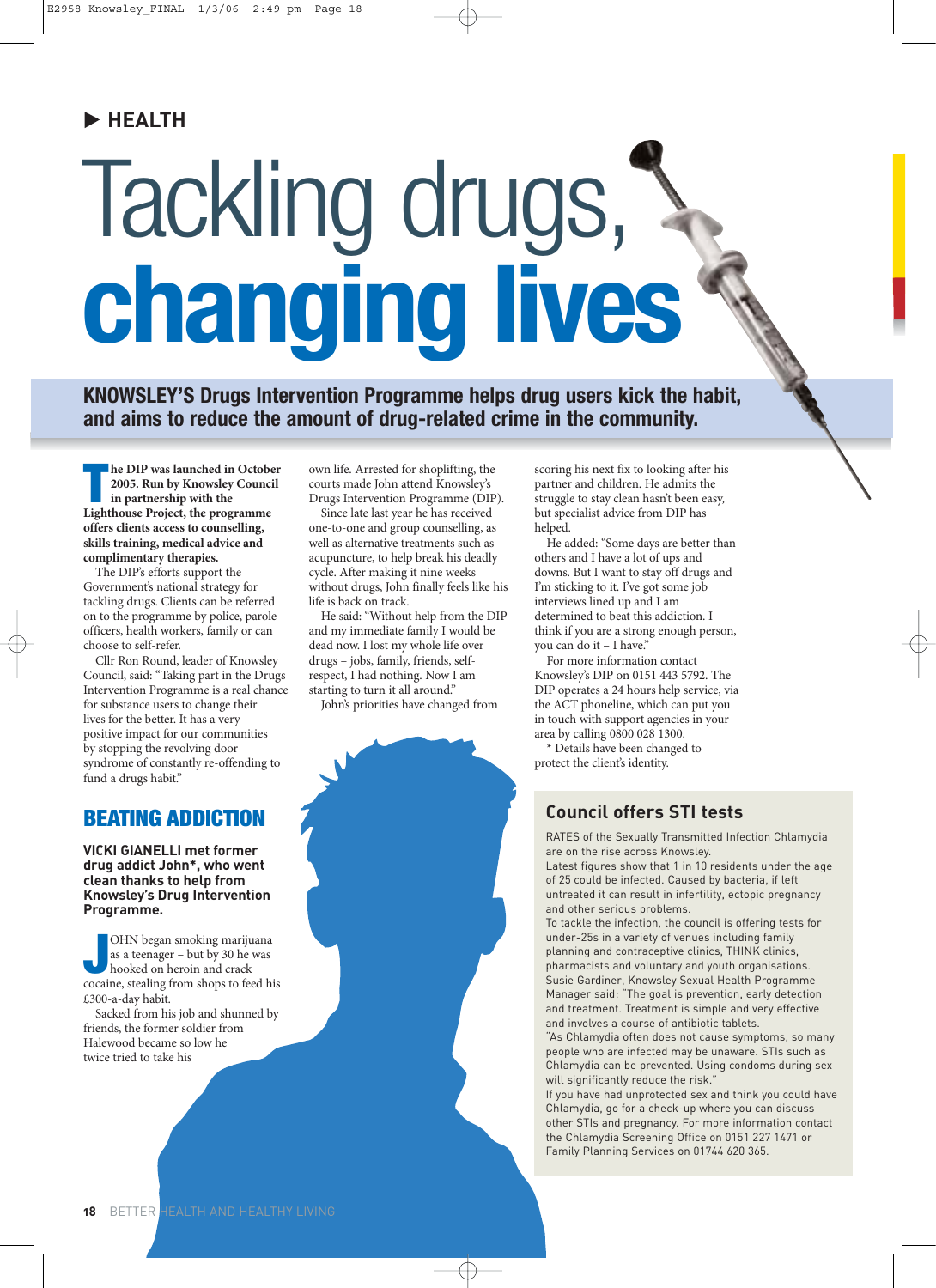# Licensed to **thrill?**

**IAN RUSHTON, Knowsley Council's Principal Licensing Officer, answers all your questions.**

### **Q"I'm fed up with the noise and nuisance caused by the pub I live by. Is there anything the council**

**can do about it?"**<br>**A** "Knowsley Council is now **A**"Knowsley Council is now responsible for the licensing of all premises that sell alcohol, provide entertainment, and offer late night refreshments, including fish and chip shops and pizza takeaways. This became the council's responsibility under the Licensing Act 2003, which came into full effect on 24 November 2005.

"Problems such as noise from a pub can be reported to the council in person at one stop shops or via phone on 489 6000. Pubs providing entertainment have a responsibility to prevent public nuisance. We will ensure music levels are acceptable, discuss the matter with the license holder and monitor noise levels if necessary."

**Q"Sometimes it's not just the noise from the bars, it's the sound of the taxis beeping their horns late at night. What can the police and the council do about it?"**

**A** "We work closely with the police"<br>and our partners, so complaints should be made to them as well. The police have the power to close licensed premises down for up to 24 hours if there are crime and disorder problems. One Knowsley pub was closed down on New Year's Eve for a few hours because of disorder problems.

"In terms of taxis sounding their horns residents should make a note of the time and date they are disturbed and let us know. If possible try and make a note of the type of vehicle, registration or licence plate number of the taxi and we'll take the matter further with the driver."

### **Q** "I've been told by a neighbour"<br>
that a pub is applying to extend **its opening hours. I'm concerned that if it stays open any later it will cause even more disturbance to residents – can I object to it?"**<br>**A** "Yes, residents can object. All

**A**"Yes, residents can object. All premises applying to vary licences must advertise their application in a



**IAN RUSHTON** 

**"We work closely with the Police and our partners, so complaints should be made to them as well"**

local newspaper and display a blue A4 notice at the premise for at least 28 days, after submitting their application to the council. The same applies for new applications.

"Details of applications are on our website and we also write to residents and businesses within approximately 50 metres of the premises to make people aware of the application. We are the only council in Merseyside to do this and it's our way of ensuring that the community are made aware of an application in their area. Anyone wishing to object must do so in writing by the stated deadline."

**Q"What happens once I've objected to an application? Who decides what the hours should be?"**<br>**A** "The matter will be considered **A**"The matter will be considered by a Licensing Sub-Committee consisting of three councillors. The public can attend the hearing, either to speak or just to observe. The Sub-Committee will listen to all views and then make a decision."

### **Q** "I've heard that residents can<br>apply to the council for a review

**of a pub licence, is this true?"**<br>A "Any interested parties (including **A**"Any interested parties (including residents) and responsible authorities (including the police, fire service) can apply to us to review a licence at a particular premise if there are any problems associated with crime, disorder, public safety or nuisance. If appropriate, we'll organise a hearing of a Licensing Sub-Committee to consider the matter and residents may attend if they wish."

### **Q"My local off-licence is selling alcohol to youths – is there anything the council can do?"**

**A**"The council carries out regular underage sale surveys using young volunteers who attempt to buy alcohol. A sale usually results in a prosecution. If you have a complaint or know a young person who would like to work with the Trading Standards team, call Stephanie Hudson on 443 4746."



WWW.KNOWSLEY.GOV.UK **19**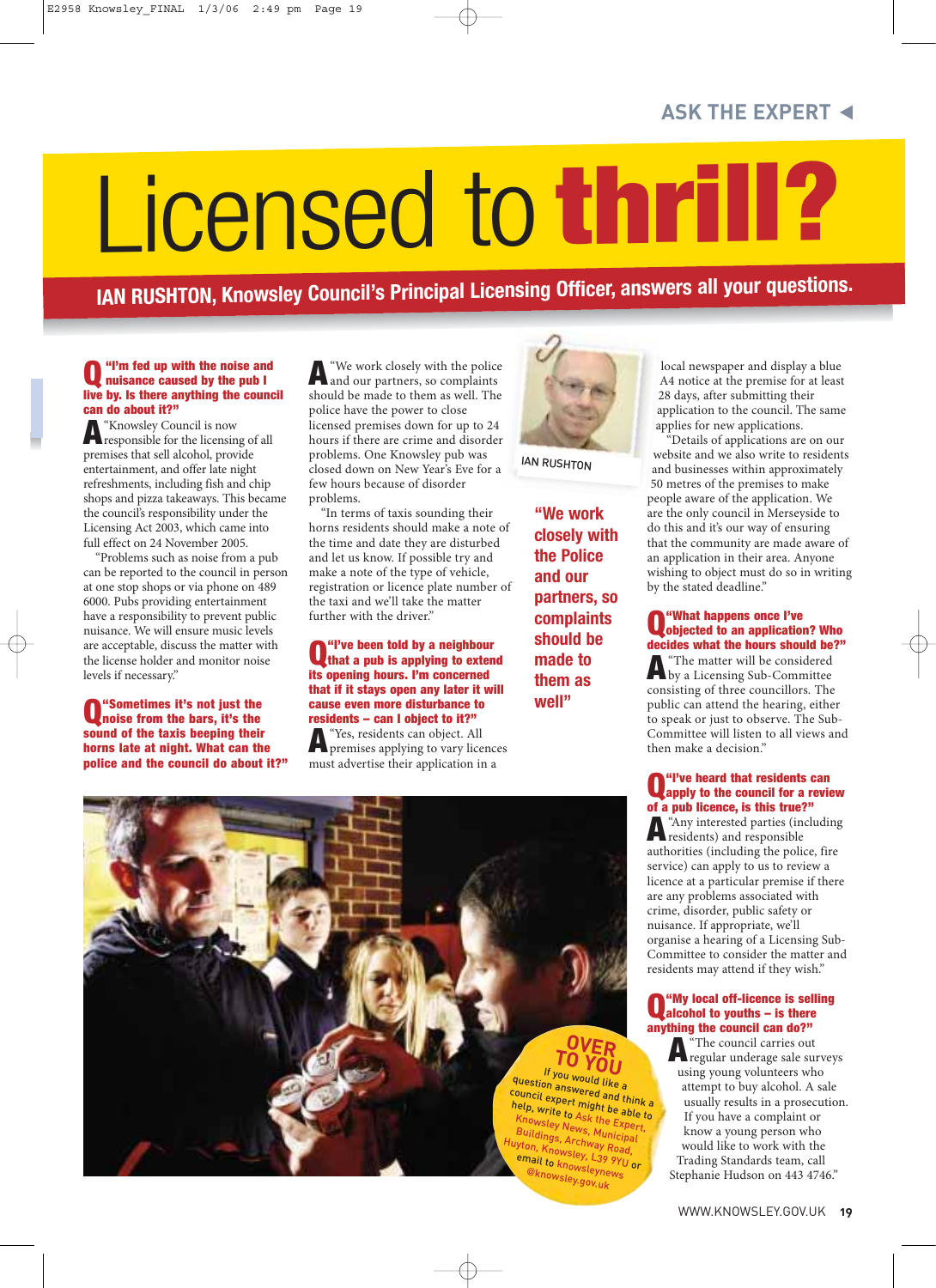### **News**

### **Young book worms**

A TRAILBLAZING new interactive book for underfives has been developed with help from children in the borough.

The 10-week programme, run by Knowsley Sure Start and the Arts Service, gave children the chance to take part in creative activities. Every child aged three to four in Knowsley will receive the book as part of the Book Start initiative. Get yourself a copy by contacting Knowsley Arts Service on 0151 443 5619 or email charlotte.corrie@knowsley .gov.uk

### **Have an ice day**

KNOWSLEY councillors have backed plans to build a £12million indoor snowdome and icerink in the borough. If plans go ahead residents could be skiing and snowboarding on a huge slope covered with real snow. The scheme would be the first of its kind in the North West. A possible site for the six-

acre development has been identified between St Thomas Becket and Knowsley Hey schools in Huyton. Experts predict it would bring in about £25m a year and create 300 jobs at peak times.

### **An inspiring FACE**

OVER 2,000 residents have headed back to the classroom and enrolled on courses to improve their educational skills. The Knowsley Family and Community Education (FACE) Service is helping people aged over 16 to reach their potential. FACE runs adult courses in various secondary schools, the three city learning centres and all Knowsley **libraries** The service offers courses in everything from art to aerobics, childcare to cake

decorating and many more. For more information visit www.knowsleyleaadulteduca tion.co.uk – or contact your child's school, or call 443 4501.

## **Useful numbers**

Benefits (Housing and Council Tax) **443 4042** Births, Marriages and Deaths **443 5210** Business Rates **443 4089** Business Services (Advice, Funding, Recruitment and **Training 477 4000** Children's Information Service **443 5633** Complaints and **Compliments 443 4031** Consumer Advice/Trading **Standards 443 4711** Council Tax **443 4476** Council Tax and Benefits Fraud Hotline **0800 073 0532** Dangerous Buildings/ Structures/Trees **443 2380**

Education General **Enquiries 443 3232** General Enquiries **489 6000** Highways (including footways and street lighting) **443 2800** Homelessness **290 7190** Housing General Enquiries **443 5834** Housing Repairs (Knowsley Housing Trust **East**) **0800 731 2023** (Knowsley Housing Trust West) **0500 969694** Job Vacancies **443 5000** Neighbourhood Wardens Huyton South **443 3395** Halewood **443 2171** Kirkby South **548 2725**

Stockbridge Village **230 0407** Tower Hill **547 5183** Prescot & Whiston **443 4692** Pest Control **443 2455** Planning Enquiries **443 2380** Refuse Collection **443 2400** School Admissions & Exclusions **443 3212** School Attendance Service **443 3279** School Bus Passes **443 5609** Traffic Signal Faults **443 2349** Truancy Hotline **0800 073 6161 customerservices**

**@knowsley.gov.uk**

**NHS Direct 0845 4647 24 hours**

### Emergencies (Out of hours)

(Monday–Friday 5pm–9am and all day Saturday and Sunday)

Highways, footways and street lighting **443 2800** (Monday-Friday 8pm-8am, Saturday before 9.30am & after 1pm, all day Sunday and Bank Holidays)

Homelessness and Social Services **07659 590081** (Monday-Friday 5pm-9am and all day Saturday, Sunday and Bank Holidays)

Housing Repairs **290 7375/449 3958**

### Additional useful numbers

### Fire

**Huyton Fire Station**, Huyton Lane, Huyton. 01744 697712 **Kirkby Fire Station**, Webster Drive, Kirkby. 0151 546 5151 **Whiston Fire Station**, Fire Station Road, Whiston. 0151 426 6424.

### **Police**

**Halewood Police Station**, Leathers Lane, Halewood. Open Monday–Saturday 7am–10pm, Sunday 10am–6pm.

**Huyton Police Station**, Lathom Road, Huyton. Open 24 hours. **Kirkby Police Station**, St Chads Drive, Kirkby. Open 24 hours. **Prescot Police Station**, Derby Street, Prescot. Monday-Friday 7am–11pm, Saturday 10am-6pm.

To contact your police station call Merseyside Police switchboard on 0151 709 6010.

Citizens Advice 0845 1221300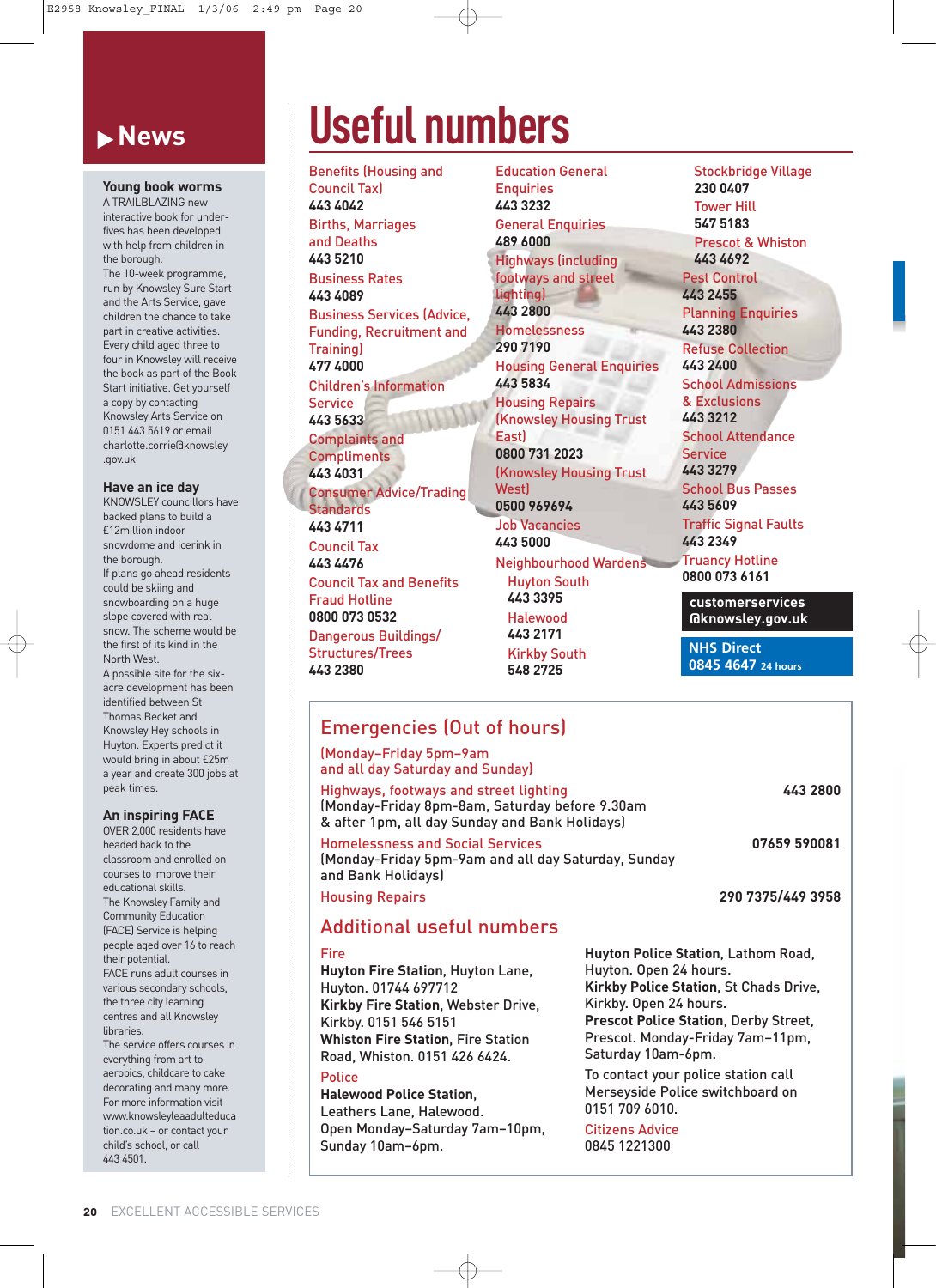### **FEATURE**

# Switch on to **interactive**

**GET information and advice, report faults, search local events and even contact Knowsley News – all from the comfort of your couch. By Vicki Gianelli**

**Digital television is enabling residents in Knowsley to interact with a range of council services – at the click of a remote control.** 

If you have access to Sky, Telewest or NTL services – then you can access Knowsley's digi site.

Knowsley was one of the first local authorities in the country to 'go live' with its digi service in 2000, which provides details on various council services from library to sports facilities, pest control to consumer advice, recruitment, council tax, housing benefits, leisure activities and much more. You can even contact Merseyside Fire Service to arrange a home safety check.

Through Directgov, Knowsley's DigiTV allows people who don't have the internet or computer knowledge to get online. You can request information, report faults, or obtain advice by sending an email from your television set direct to the council. Even if you don't own a computer, or the internet – you can still contact the council interactively.

As the technology develops, DigiTV hopes to introduce more interactive services and transactions.

The UK is planning to switch to digital broadcasting by 2012, and television is a perfect medium to reach the public, with 44 per cent of the population already having access to digital TV.

South Yorkshire is currently piloting a scheme that allows people to book a doctor's appointment through the digi site. There are also plans to link directly into local community forums, so you can pose questions and receive feedback from meetings.

Over 25,000 people in Knowsley currently use DigiTV and figures are rising. With the Independent Television Commission predicting up to 75% of UK households will have digital television by 2007, it is time to switch on, interact and enjoy.

### **HOW TO ACCESS COUNCIL SERVICES ON YOUR TV**

#### **Telewest/NTL**

- Press interactive
- Choose News & Info
- Choose Direct Gov
- Choose Local Info
- Select Local Search

A local search will be displayed where you can key in the postcode, town or village name using your remote control or keypad.

### **Sky**

- Press interactive
- Choose News & Info
- Choose Direct Gov
- Choose Local Info
- Select Local Search

A local search will be displayed with the postcode prefilled. Sky technology knows where the box is located. You can change the postcode using your remote if you wish to search for another local authority.

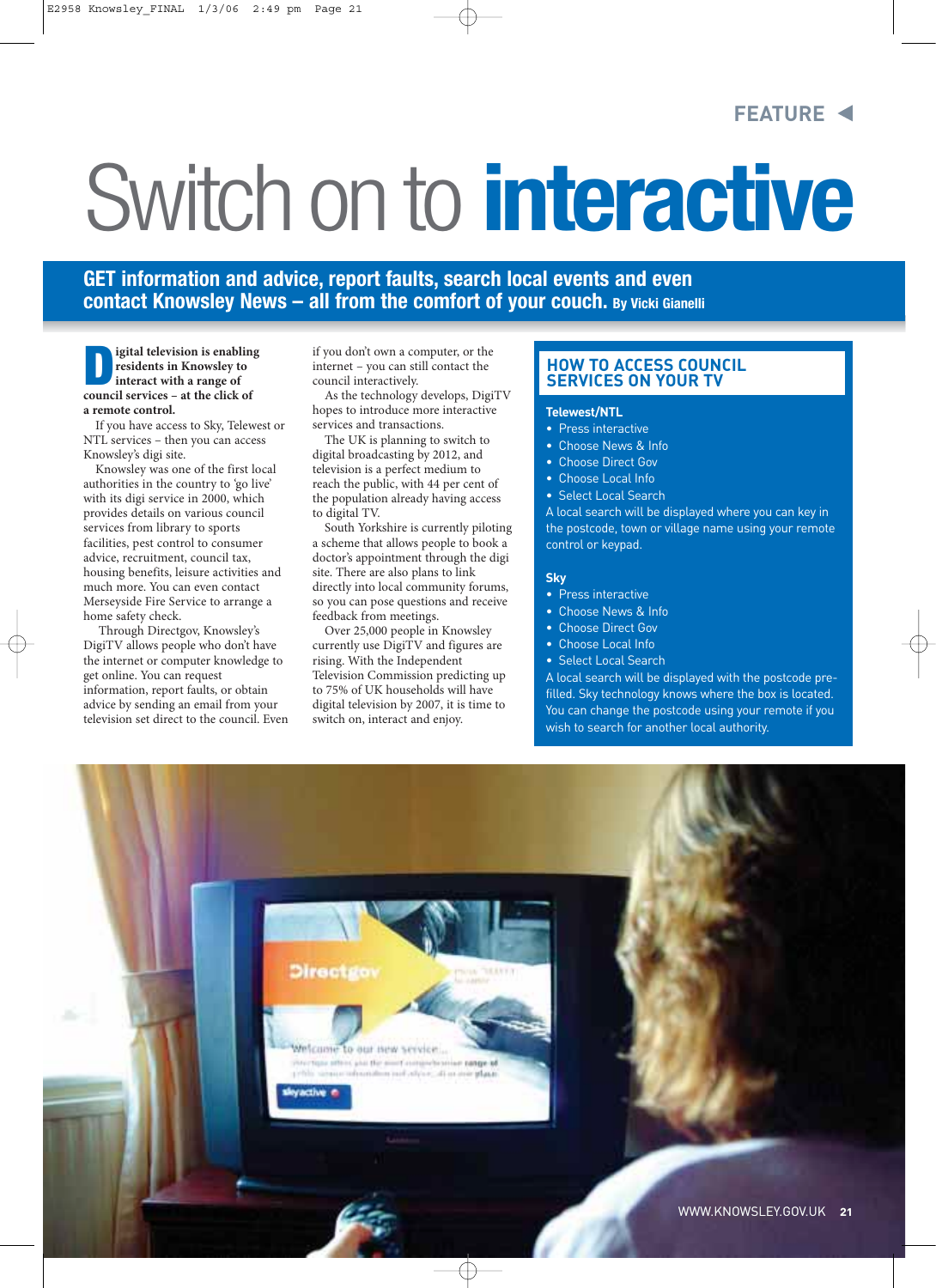#### $\blacktriangleright$ **SPORT SPECIAL**



### **Coach predicts glory for Knowsley's squad**

**By Gareth Roberts**

**EENAGERS from Knowsle<br>
following in the footsteps c<br>
Michael Owen, David Beck<br>
and Wayne Rooney – by seeking EENAGERS from Knowsley are following in the footsteps of Michael Owen, David Beckham Stateside glory in the Dallas Cup.**

An 18-strong squad travels to America on 29 March for the youth tournament, playing in New York and Austin before the tournament kicks off in Dallas on 9 April.

A Knowsley under-19 team has competed in the annual tournament since 1991, reaching the semi-finals in 2000 and the quarter-finals last year.

Kevin Hodgson, who played for Knowsley in the 1996 and 1997 tournaments, now coaches the class of 2006. The 28 year-old from Huyton went on to play semi-professionally and now works with youngsters at Tranmere Rovers.

Kevin is confident Knowsley, who have trained twice a week since October, can dazzle in Dallas. He said: "The squad is very strong ability-wise and are probably technically better than the teams they will face.

"It will come down to fitness, attitude, discipline and whether they are prepared psychologically – this is what we have been working on. If we get these factors right there is no reason why they can't go all the way.

The Dallas Cup is also an excellent opportunity to showcase talents to watching scouts. Huyton-born Swansea City hotshot Lee Trundle starred in the Dallas Cup, while several players have also won sporting scholarships.

Andrew Taylor secured a £15,000-ayear scholarship with Oklahoma University after playing in last year's competition. Kevin is convinced that the team of 2006 can go all the way. He added:

"We've got a few good lads here who could go on to make a full-time career out of the game. They are quality lads both on and off the pitch and it will be a great experience for them."

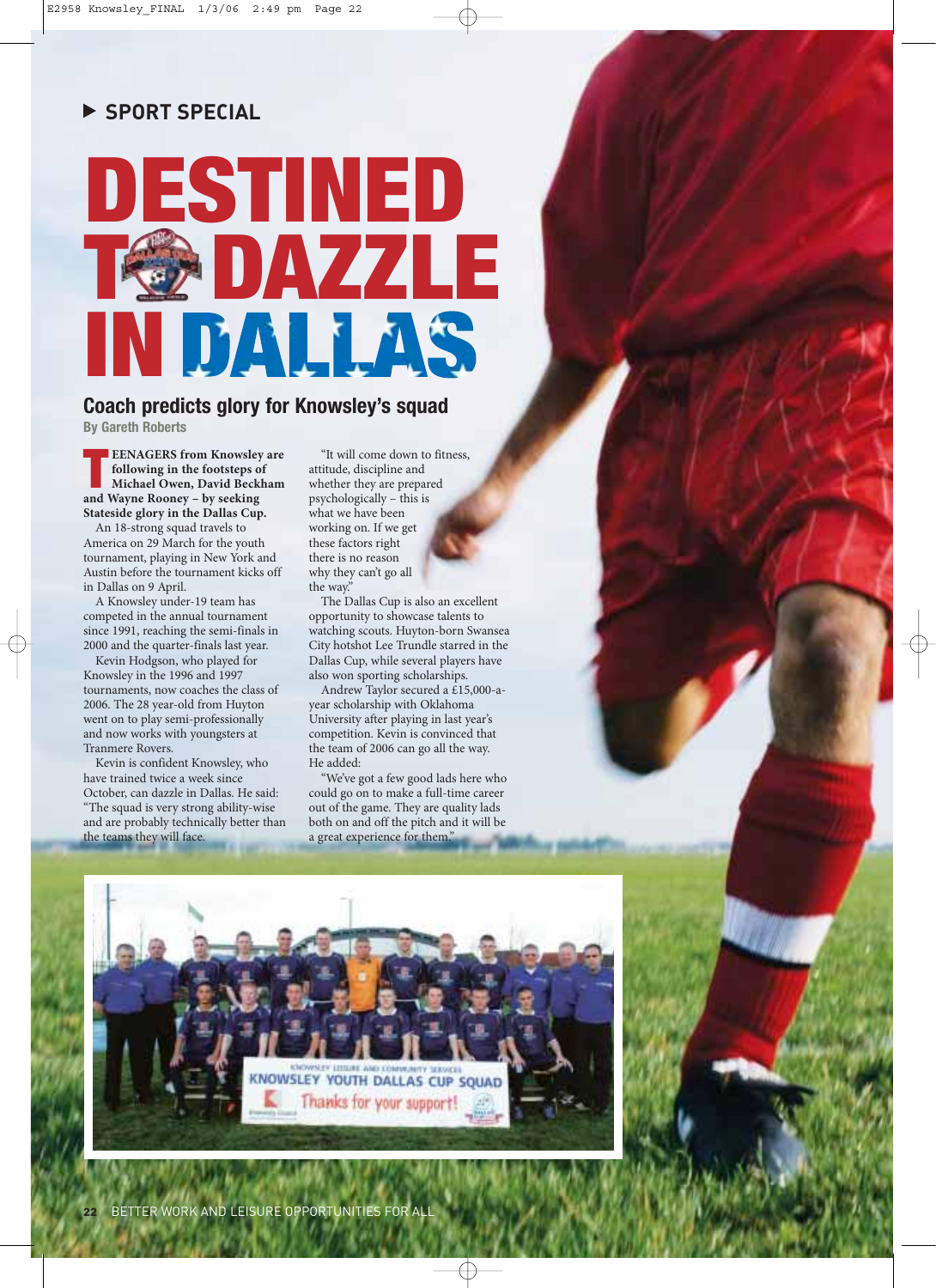### **AWARD HAT-TRICK FOR JUDO COACH**

**National prize inspires former bronze medallist to come out of retirement.**

**E X-OLYMPIC star Terry**<br>**Powell is celebrating after Powell is celebrating after winning three prestigious coaching awards, and scooping runner-up spot in the UK's Community Coach of the Year Award.**

The Halewood star, who coaches Judo to children in Knowsley, beat off stiff competition from across the country to win the title.

Terry, 45, first landed the Knowsley District Sports Council's Coach Award and then went on to triumph at the Merseyside Sports Partnership's Coach of the Year ceremony. He was then automatically entered into the national competition held at the Dorchester Hotel in London.

He said: "Winning all three awards was just fantastic and going to the Dorchester was a great experience. We were just thrilled to be there. A highlight was meeting Sir Bobby Robson, who picked up an award for outstanding achievements in sport.



Terry Powell (pictured v

"Judo has been my life for 23 years and I am happy to pass on my skills and knowledge to children in the borough."

Terry is now being spurred out of retirement by the British Judo Association and is back into training for the sport which won him a bronze in the Atlanta Paralympic Games.

Terry's wife Shelley added: "I thought my days of being a Judo widow were in the past but it seems Terry will be taking the sport up once again. I am so pleased and proud that he

won the awards. He has spent so much time within the community giving something back after many years in the sport."

Both of Terry's sons see their father as a role model. Dan, 14, and Marc, 16, have followed in his footsteps and enjoy Judo sessions.

Terry currently coaches children aged six to 12 at Halewood Inclusive Judo Club at Halewood Leisure Centre. To find out more call 0151 443  $2124$ 

### **Mayor tees off for charity**<br>DUSINESSES are invited to

**BUSINESSES** are invited to<br>
enter the annual Mayor's<br>
Charity Golf event in May<br>
The Mayor of Knowsley Cllr lin enter the annual Mayor's Charity Golf event in May. The Mayor of Knowsley, Cllr Jim Keight, will donate all proceeds to Breathe Easy, which campaigns to protect people from the harmful effects of smoke.

Teams of four can enter for £140 (£35 per player) or sponsor Tee boxes for £260 each. The tournament takes place on Thursday 11 May at Blundell's Hill Golf Club, Rainhill. Using Stableford rules, it takes in 18 holes, with prizes for the 1st, 2nd and 3rd placed teams. Entry fees also include a three-course evening meal.

Organisers are hoping to repeat the success of last year, where more than £2,000 was raised for Knowsley Young Carers. For an application form or more information, contact Dave Mercer at Knowsley Council's Leisure and Community Services Department on 443 2152.

## **WORLD CUP COMES TO KNOWSLEY**

**KNOWSLEY will stage its own version of the World Cup, when one of the biggest youth football tournaments kicks off in July.**

**The ams from Iceland, Canada, Germany, France,<br>Republic of Ireland and China will take part in<br>Liverpool-Knowsley International Youth Socce<br>Tournament and Mini Cup, Last year 135 youth team Republic of Ireland and China will take part in the Liverpool-Knowsley International Youth Soccer Tournament and Mini Cup. Last year 135 youth teams took part, including 25 from abroad.**

Tournament organiser Eddy Jennings said: "The quality of the football played last year was of a very high standard, at times it was exceptional. That is why the tournament is now considered by many to be the best of its kind in England."

The tournament runs from Tuesday 25 July to Sunday 30 July at Geoffrey Hughes Playing Fields in Allerton. The Mini Cup will be held at King George V Sports Complex in Huyton from Saturday 2 July until Sunday 23 July.

For more information contact Eddy Jennings on 443 2154, or visit www.LKsoccertournament.com

### **Knowsley Action Guide**

Halewood = Halewood Leisure Centre Huyton = Huyton Leisure Centre Kirkby = Kirkby Sports Centre Scotchbarn = Scotchbarn Leisure Centre, Prescot

### **MONDAY**

Boxing: Kirkby 5pm Ju Jitsu: Halewood 6pm, Huyton 7pm Karate: Kirkby 6pm Kick boxing: Kirkby 8pm

### **TUESDAY**

Athletics: Kirkby 6.30pm Boxing: Kirkby 5pm Junior Football Coaching: Huyton 6pm Karate: Halewood 8pm Kick boxing: Halewood 7pm, Huyton 8pm Taekwondo: Kirkby 7pm Junior Badminton: Halewood Primary School 4pm

### **WEDNESDAY**

Boxing: Kirkby 5.30pm, Halewood 6pm Cycling: Kirkby 5.30pm Ju Jitsu: Halewood 7.30pm Kick boxing: Kirkby 8pm Kuk Sool: Huyton 8pm

### **THURSDAY**

Athletics: Kirkby 6.30pm Boxing: Kirkby 5pm Ju Jitsu: Halewood 7.30pm Karate: Huyton 7pm, Kirkby 7pm. Kick boxing: Halewood 6.30pm, Huyton 8pm Taekwondo: Kirkby 7pm Junior Badminton: Brookfield High School, Kirkby 6pm Adult Badminton: Brookfield High School, Kirkby 8pm (after Easter)

### **FRIDAY**

Boxing: Kirkby 5pm, Halewood 6pm Ju Jitsu: Huyton 7pm, Halewood 8pm Junior Basketball: Halewood 7pm Kuk Sool: Huyton 7pm

#### **SATURDAY**

Archery: Halewood 1.15pm Junior Badminton: Huyton 12noon Karate: Huyton 11am

#### **SUNDAY**

Junior Badminton: Kirkby Sports Centre, 12pm

### **Contact numbers:**

Halewood: 443 2124 Huyton: 443 3786 Kirkby: 443 4404 Scotchbarn: 443 4643